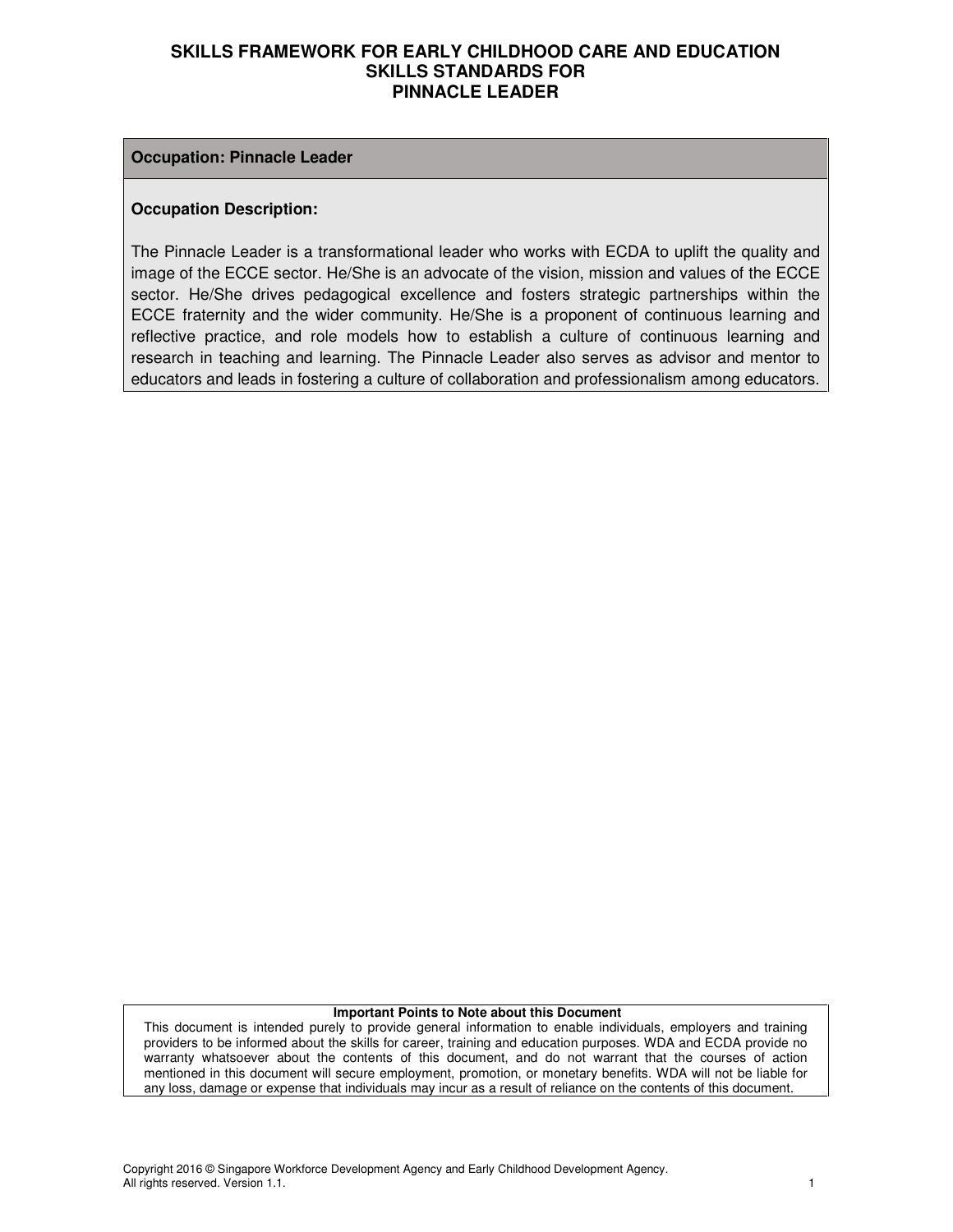The skills expected of the Pinnacle Leader are summarised below:

| <b>Skill Category*</b>             |                       | <b>Skills</b>                                                                                                           |
|------------------------------------|-----------------------|-------------------------------------------------------------------------------------------------------------------------|
|                                    |                       | ECC-DCH-8001-1.1 Advocate the Systematic Design and Continuous                                                          |
|                                    |                       | Review of Curricula and Programmes                                                                                      |
| Developing the<br><b>Child</b>     |                       | <b>ECC-DCH-8002-1.1 Mentor Leaders in the Implementation of Quality</b>                                                 |
| <b>Holistically</b>                |                       | Teaching and Learning Approaches                                                                                        |
|                                    |                       | <b>ECC-DCH-8003-1.1 Collaborate with leaders to establish a culture of care,</b><br>respect and trust                   |
|                                    |                       | ECC-CFC-8001-1.1 Mentor Leaders within Clusters in the Development of<br>Frameworks for Collaboration with Families and |
|                                    |                       | <b>Community Stakeholders</b>                                                                                           |
| Collaborating                      |                       | <b>ECC-CFC-8002-1.1 Forge Strategic Partnerships with Local and</b>                                                     |
| with Families                      |                       | International Organisations for the Benefit of the Sector                                                               |
| and Community                      | <b>LPM-RLT-601C-0</b> | Establish Organisational Relationships and Lead                                                                         |
|                                    |                       | <b>Organisational Diversity</b>                                                                                         |
|                                    | <b>LPM-PER-601C-0</b> | Develop Self to Maintain Professional Competence to                                                                     |
|                                    |                       | Lead an Organisation                                                                                                    |
|                                    |                       | <b>ECC-BPC-8001-1.1 Mentor Leaders to Foster a Culture of Continuous</b><br>Learning                                    |
| <b>Building</b>                    |                       |                                                                                                                         |
| <b>Professional</b>                |                       | <b>LPM-DEV-601C-0</b> Lead Organisational Succession Planning, Capability                                               |
| <b>Capacity</b>                    |                       | Development and Employee Engagement                                                                                     |
|                                    |                       | ECC-BPC-8002-1.1 Champion Professional Development Initiatives                                                          |
|                                    |                       | ECC-BSC-8001-1.1 Advocate the Vision, Mission, Values and Philosophy of                                                 |
|                                    |                       | the Early Childhood Sector                                                                                              |
| <b>Building</b><br><b>Sectoral</b> |                       | <b>ECC-BSC-8002-1.1</b> Inspire Innovation and Progress within the Sector                                               |
| <b>Capacity</b>                    |                       |                                                                                                                         |
|                                    |                       | LPM-CHG-601C-0 Facilitate Innovation and Lead Change at the<br><b>Organisational Level</b>                              |

\* The definition of the ECCE Skill Category can be found in Annex 1.

The required performance needed to demonstrate achievement of each skill is further developed in terms of the 5 domains (Knowledge and Analysis, Application and Adaptation, Innovation and Value Creation, Social Intelligence and Ethics, and Learning to Learn), and the critical circumstances and contexts that the skill may be demonstrated (Range of Application). The detailed definitions of the 5 domains can be found in Annex 1.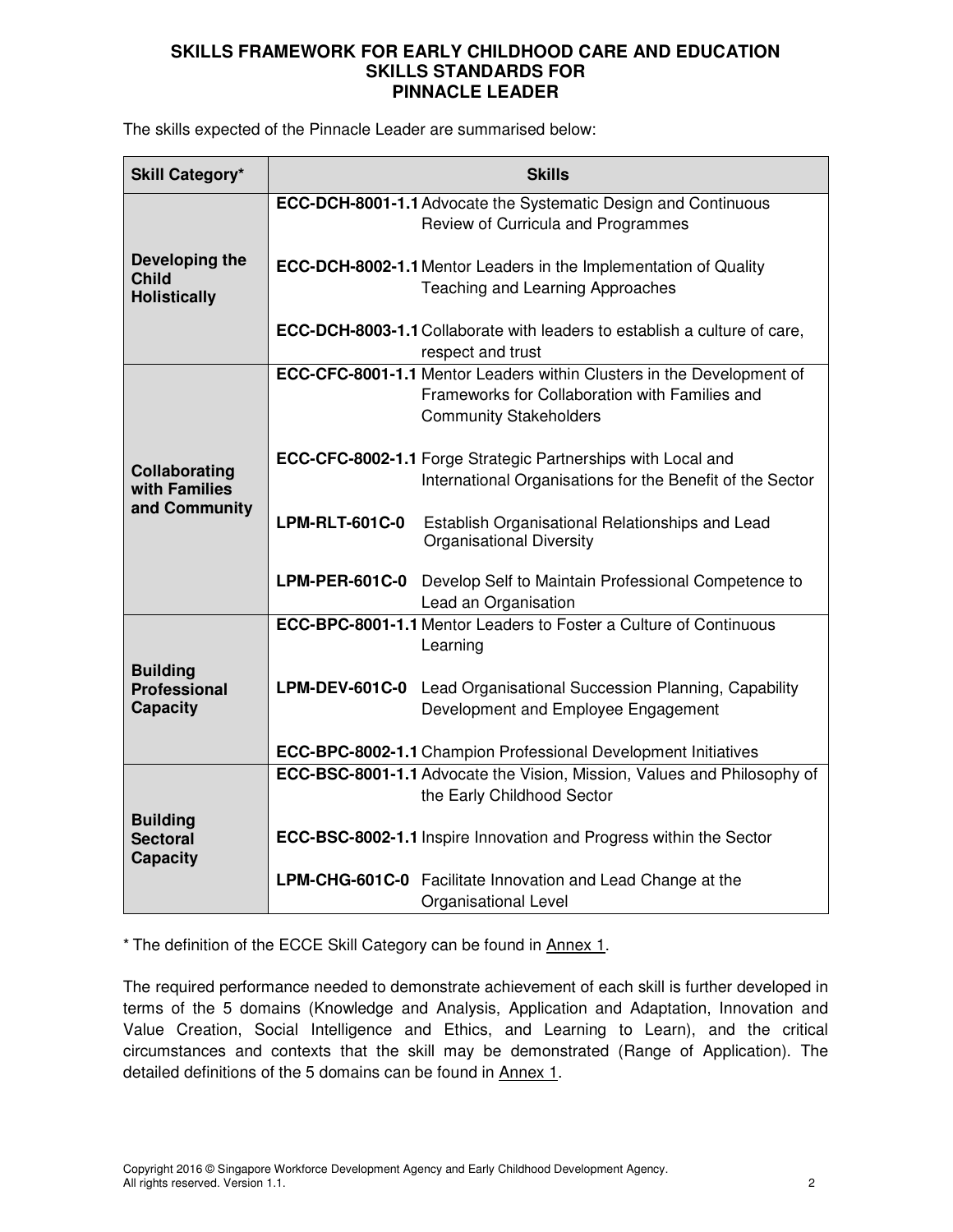|                                                         |                                                                                                                                                                                                                                                                                                                                                                                                                                                                                                  | <b>Skill Category</b>                                           | Developing the Child                                                     |  |
|---------------------------------------------------------|--------------------------------------------------------------------------------------------------------------------------------------------------------------------------------------------------------------------------------------------------------------------------------------------------------------------------------------------------------------------------------------------------------------------------------------------------------------------------------------------------|-----------------------------------------------------------------|--------------------------------------------------------------------------|--|
| <b>Skill Code</b>                                       | ECC-DCH-8001-1.1                                                                                                                                                                                                                                                                                                                                                                                                                                                                                 |                                                                 | Holistically                                                             |  |
|                                                         |                                                                                                                                                                                                                                                                                                                                                                                                                                                                                                  | <b>Sub-Skill Category</b><br>(where applicable)                 |                                                                          |  |
| <b>Skill</b>                                            |                                                                                                                                                                                                                                                                                                                                                                                                                                                                                                  |                                                                 | Advocate the Systematic Design and Continuous Review<br>οf               |  |
|                                                         | <b>Curricula and Programmes</b>                                                                                                                                                                                                                                                                                                                                                                                                                                                                  |                                                                 |                                                                          |  |
| <b>Skill Description</b>                                | This skill describes the ability to advocate key strategies in the systematic<br>design and evaluation of curricula and programmes. It involves working<br>with ECDA to role model and create platforms to mentor Centre Leaders<br>on the systematic design, review and evaluation of curricula and<br>programmes. It also includes fostering a culture of sharing, collaboration,<br>reflective practice and research in relation to curricula and programme<br>design, review and evaluation. |                                                                 |                                                                          |  |
| Knowledge and                                           | The ability to understand:                                                                                                                                                                                                                                                                                                                                                                                                                                                                       |                                                                 |                                                                          |  |
| <b>Analysis</b>                                         |                                                                                                                                                                                                                                                                                                                                                                                                                                                                                                  |                                                                 | The role of leadership in spearheading the design of curricula and       |  |
| It refers to gathering,<br>cognitive processing,        | programmes                                                                                                                                                                                                                                                                                                                                                                                                                                                                                       |                                                                 |                                                                          |  |
| integration and inspection                              | $\bullet$                                                                                                                                                                                                                                                                                                                                                                                                                                                                                        |                                                                 | Systematic curriculum and programme design, and on-going review of       |  |
| of facts and information<br>required to perform the     | curricula and programmes                                                                                                                                                                                                                                                                                                                                                                                                                                                                         |                                                                 |                                                                          |  |
| work tasks and activities.                              | $\bullet$                                                                                                                                                                                                                                                                                                                                                                                                                                                                                        | Strategies in the systematic design of curricula and programmes |                                                                          |  |
|                                                         | Strategies to advocate change<br>$\bullet$                                                                                                                                                                                                                                                                                                                                                                                                                                                       |                                                                 |                                                                          |  |
|                                                         |                                                                                                                                                                                                                                                                                                                                                                                                                                                                                                  |                                                                 | Strategies to evaluate the effectiveneses of curricula and programmes    |  |
| <b>Application and</b><br><b>Adaptation</b>             | The ability to:                                                                                                                                                                                                                                                                                                                                                                                                                                                                                  |                                                                 |                                                                          |  |
| It refers to the ability to                             | Work with ECDA to create platforms for mentoring Centre Leaders                                                                                                                                                                                                                                                                                                                                                                                                                                  |                                                                 |                                                                          |  |
| perform the work tasks<br>and activities required of    | Advocate key strategies in the systematic design of currciula and<br>programmes                                                                                                                                                                                                                                                                                                                                                                                                                  |                                                                 |                                                                          |  |
| the occupation, and the                                 | $\bullet$                                                                                                                                                                                                                                                                                                                                                                                                                                                                                        |                                                                 | Role model the systematic design and on-going review by working          |  |
| ability to react to and<br>manage the changes at        |                                                                                                                                                                                                                                                                                                                                                                                                                                                                                                  | with ECDA on sector-level curricula and programmes              |                                                                          |  |
| work.                                                   | $\bullet$                                                                                                                                                                                                                                                                                                                                                                                                                                                                                        | Mentor Centre Leaders on the systematic design, review and      |                                                                          |  |
|                                                         |                                                                                                                                                                                                                                                                                                                                                                                                                                                                                                  |                                                                 | evaluation of curricula and programmes, and instructional leadership     |  |
| <b>Innovation and</b>                                   | The ability to:                                                                                                                                                                                                                                                                                                                                                                                                                                                                                  |                                                                 |                                                                          |  |
| <b>Value Creation</b><br>It refers to the ability to    | $\bullet$                                                                                                                                                                                                                                                                                                                                                                                                                                                                                        |                                                                 | Promote and facilitate innovation with regard to the design of curricula |  |
| generate purposive ideas                                | and programmes                                                                                                                                                                                                                                                                                                                                                                                                                                                                                   |                                                                 |                                                                          |  |
| to improve work<br>performance and/or                   |                                                                                                                                                                                                                                                                                                                                                                                                                                                                                                  |                                                                 | Foster a culture of reflective practice and research in teaching and     |  |
| enhance business values<br>that are aligned to          | learning at sector level<br>Foster a culture of sharing and collaboration to facilitate cross-<br>$\bullet$                                                                                                                                                                                                                                                                                                                                                                                      |                                                                 |                                                                          |  |
| organisational goals.                                   | fertilisation of ideas                                                                                                                                                                                                                                                                                                                                                                                                                                                                           |                                                                 |                                                                          |  |
| <b>Social Intelligence</b>                              | The ability to:                                                                                                                                                                                                                                                                                                                                                                                                                                                                                  |                                                                 |                                                                          |  |
| and Ethics                                              |                                                                                                                                                                                                                                                                                                                                                                                                                                                                                                  |                                                                 | Apply knowledge on social dynamics in the ECCE sector to facilitate      |  |
| It refers to the ability to<br>use affective factors in |                                                                                                                                                                                                                                                                                                                                                                                                                                                                                                  | conversations on curricula and programme design, review and     |                                                                          |  |
| leadership, relationship                                | evaluation                                                                                                                                                                                                                                                                                                                                                                                                                                                                                       |                                                                 |                                                                          |  |
| and diversity<br>management guided by                   | $\bullet$                                                                                                                                                                                                                                                                                                                                                                                                                                                                                        |                                                                 | Role model professional ethics in relation to curricula and programme    |  |
| professional codes of                                   | design, review and evaluation                                                                                                                                                                                                                                                                                                                                                                                                                                                                    |                                                                 |                                                                          |  |
| ethics.<br><b>Learning to Learn</b>                     | $\bullet$                                                                                                                                                                                                                                                                                                                                                                                                                                                                                        |                                                                 | Role model continuing professional development and demonstrate the       |  |
| It refers to the ability to                             |                                                                                                                                                                                                                                                                                                                                                                                                                                                                                                  | ability to learn with other educators at every opportunity      |                                                                          |  |
| develop and improve<br>one's self within and            |                                                                                                                                                                                                                                                                                                                                                                                                                                                                                                  |                                                                 |                                                                          |  |
| outside of one's area of                                |                                                                                                                                                                                                                                                                                                                                                                                                                                                                                                  |                                                                 |                                                                          |  |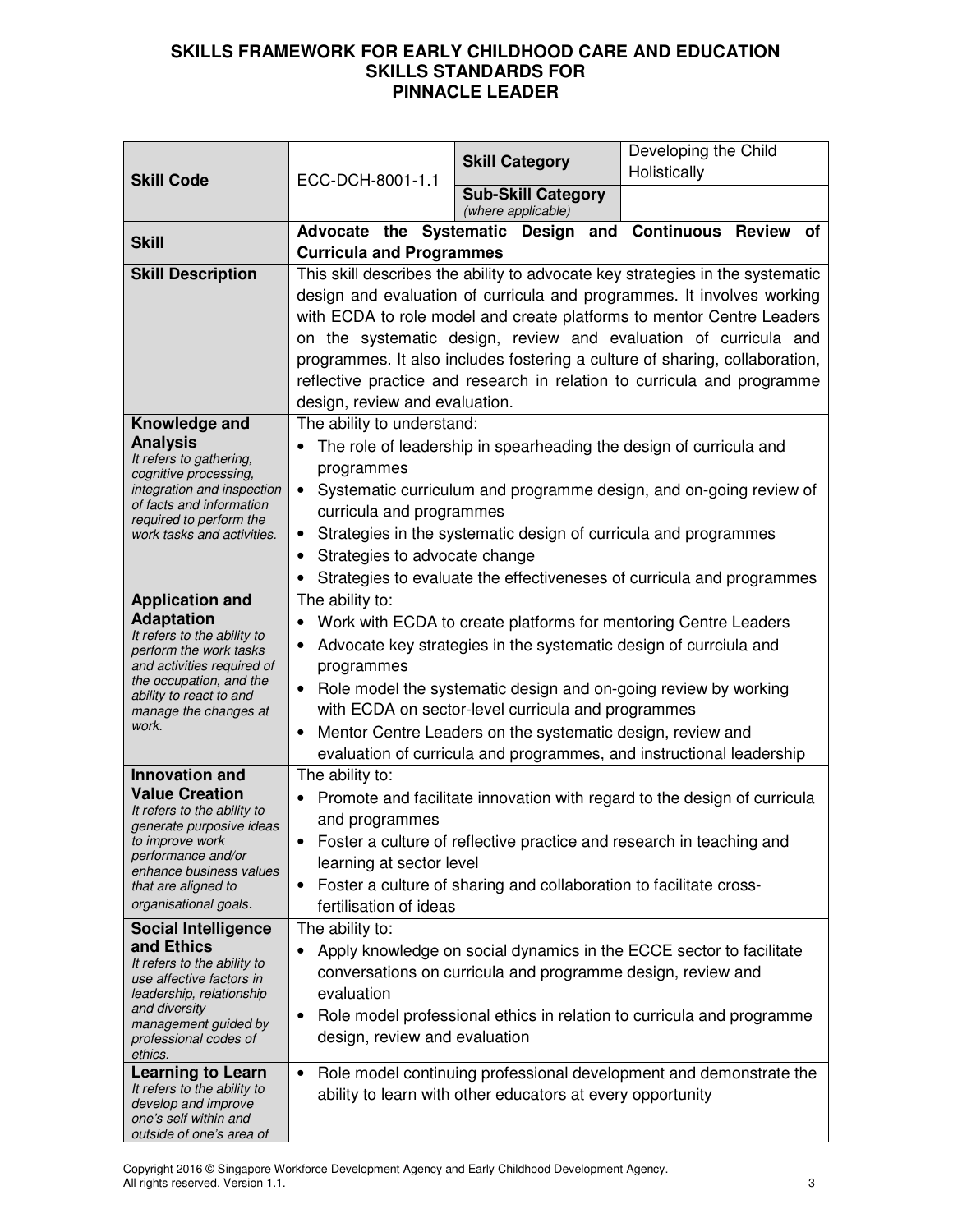| work.                                                                                                                                                     |                                                                                                                                                                                                                                                                                                                                                                                                                                                                       |
|-----------------------------------------------------------------------------------------------------------------------------------------------------------|-----------------------------------------------------------------------------------------------------------------------------------------------------------------------------------------------------------------------------------------------------------------------------------------------------------------------------------------------------------------------------------------------------------------------------------------------------------------------|
| Range of<br><b>Application</b><br>(where applicable)<br>It refers to the critical<br>circumstances and<br>contexts that the skill<br>may be demonstrated. | Advocating key strategies in the systematic design of currciula and<br>programmes may be through, but is not limited to:<br>Facilitating Continuing Professional Development (CPD) courses or<br>professional/networked learning communities organised by ECDA<br>Developing sector-level learning resources for early childhood<br>$\bullet$<br>educators<br>Mentoring Centre Leaders on the systematic design, review and<br>evaluation of curricula and programmes |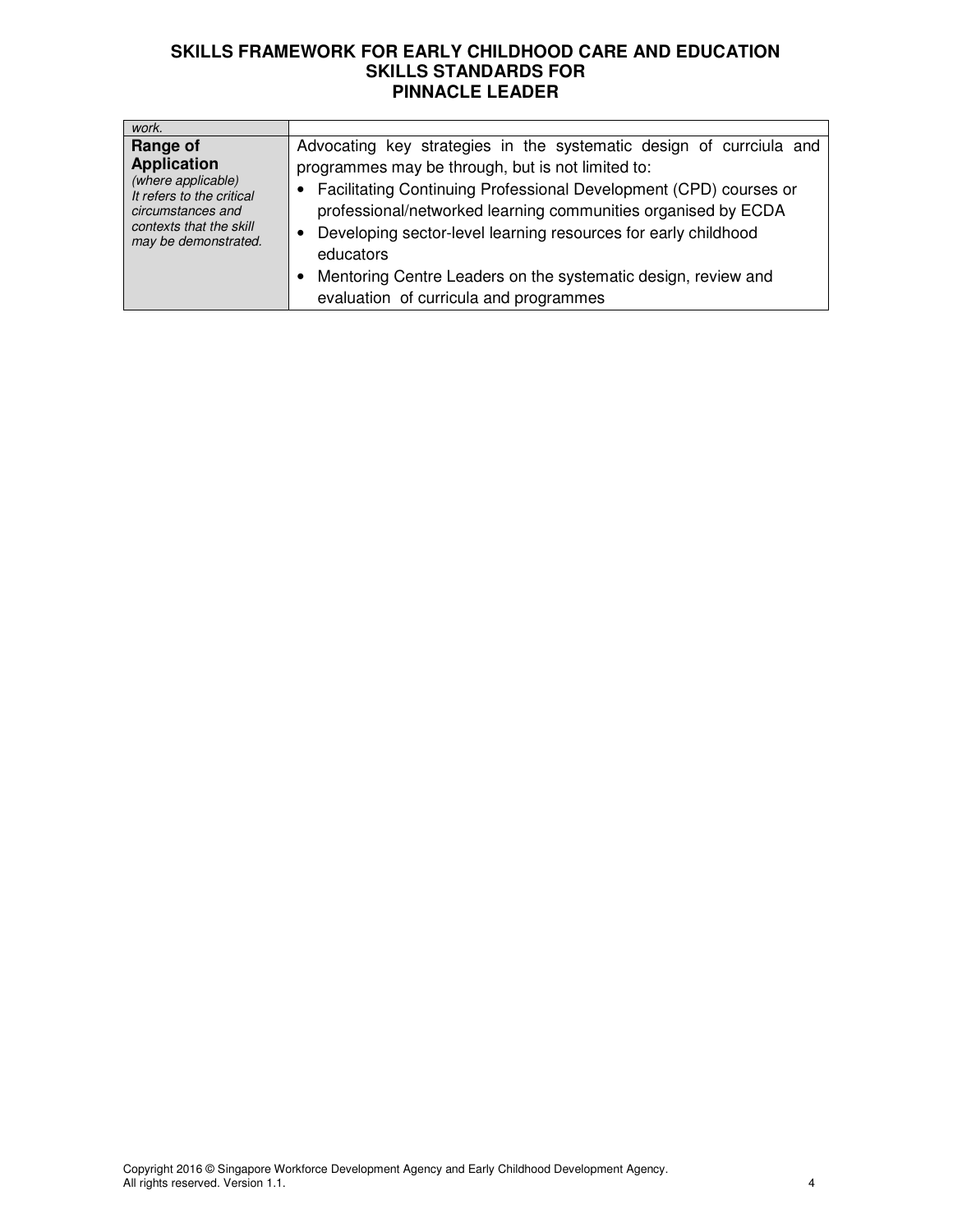|                                                                                                                                                                                                                               |                                                                                                                                                                                                                                                                                                                                                                                                                                                                                                                                                                                                                                                                                                                                                                                                                                                                                                   | <b>Skill Category</b>                                                                                                     | Developing the Child<br>Holistically                                 |
|-------------------------------------------------------------------------------------------------------------------------------------------------------------------------------------------------------------------------------|---------------------------------------------------------------------------------------------------------------------------------------------------------------------------------------------------------------------------------------------------------------------------------------------------------------------------------------------------------------------------------------------------------------------------------------------------------------------------------------------------------------------------------------------------------------------------------------------------------------------------------------------------------------------------------------------------------------------------------------------------------------------------------------------------------------------------------------------------------------------------------------------------|---------------------------------------------------------------------------------------------------------------------------|----------------------------------------------------------------------|
| <b>Skill Code</b>                                                                                                                                                                                                             | ECC-DCH-8002-1.1                                                                                                                                                                                                                                                                                                                                                                                                                                                                                                                                                                                                                                                                                                                                                                                                                                                                                  | <b>Sub-Skill Category</b>                                                                                                 |                                                                      |
|                                                                                                                                                                                                                               |                                                                                                                                                                                                                                                                                                                                                                                                                                                                                                                                                                                                                                                                                                                                                                                                                                                                                                   | (where applicable)                                                                                                        |                                                                      |
| <b>Skill</b>                                                                                                                                                                                                                  | <b>Learning Approaches</b>                                                                                                                                                                                                                                                                                                                                                                                                                                                                                                                                                                                                                                                                                                                                                                                                                                                                        |                                                                                                                           | Mentor Leaders in the <i>Implementation</i> of Quality Teaching and  |
| <b>Skill Description</b>                                                                                                                                                                                                      | This skill describes the ability to mentor Leaders in the implementation of<br>quality teaching and learning approaches. It involves working with ECDA to<br>promote innovation in teaching and learning, identify skill areas to be<br>enhanced, and assist in developing plans to promote these skills. It also<br>involves mentoring Centre Leaders on the application of relevant Curriculum<br>Frameworks utilised in Singapore, the implementation of good practices to<br>meet centre goals and designing a robust evaluation process to review<br>teaching and learning approaches. It also includes role modelling<br>professional ethics and continuing professional development, distilling<br>learning from innovation and change to benefit the ECCE sector, facilitating<br>conversations, and fostering a culture of reflective practice and research in<br>teaching and learning. |                                                                                                                           |                                                                      |
| Knowledge and<br><b>Analysis</b><br>It refers to gathering,<br>cognitive processing,<br>integration and<br>inspection of facts<br>and information<br>required to perform<br>the work tasks and<br>activities.                 | The ability to understand:<br>The works of key researchers and scholars associated with teaching and<br>learning for children from birth to age 8<br>The relevant curriculum frameworks utilised in Singapore<br>$\bullet$<br>Current research and key trends in child development, teaching and<br>$\bullet$<br>learning, early childhood education pedagogy, and curriculum leadership<br>in early childhood care and education<br>The role of leaders in driving implementation of quality teaching and<br>$\bullet$<br>learning approaches<br>Change management theories<br>$\bullet$<br>Theory and principles of mentoring                                                                                                                                                                                                                                                                   |                                                                                                                           |                                                                      |
| <b>Application and</b><br><b>Adaptation</b><br>It refers to the ability<br>to perform the work<br>tasks and activities<br>required of the<br>occupation, and the<br>ability to react to and<br>manage the changes<br>at work. | The ability to:<br>Work with ECDA to create platforms for:<br>○ Advocating and demonstrating good practices in teaching and<br>learning<br>o Mentoring Centre Leaders<br>Mentor Centre Leaders in:<br>The application of relevant curriculum frameworks utilised in<br>$\circ$<br>Singapore<br>The implementation of good practices in teaching and learning to<br>$\circ$<br>meet centre goals<br>Designing a robust evaluation process to review teaching and<br>$\circ$<br>learning approaches                                                                                                                                                                                                                                                                                                                                                                                                 |                                                                                                                           |                                                                      |
| <b>Innovation and</b><br><b>Value Creation</b><br>It refers to the ability<br>to generate purposive<br><i>ideas to improve work</i><br>performance and/or<br>enhance business<br>values that are<br>aligned to                | The ability to:<br>Work with ECDA to:<br>$\bullet$<br>$\circ$<br>$\circ$<br>learning                                                                                                                                                                                                                                                                                                                                                                                                                                                                                                                                                                                                                                                                                                                                                                                                              | Promote innovation in teaching and learning practices<br>Distil learning from innovation and change to benefit the sector | Foster a culture of reflective practice and research in teaching and |

Copyright 2016 © Singapore Workforce Development Agency and Early Childhood Development Agency. All rights reserved. Version 1.1. 5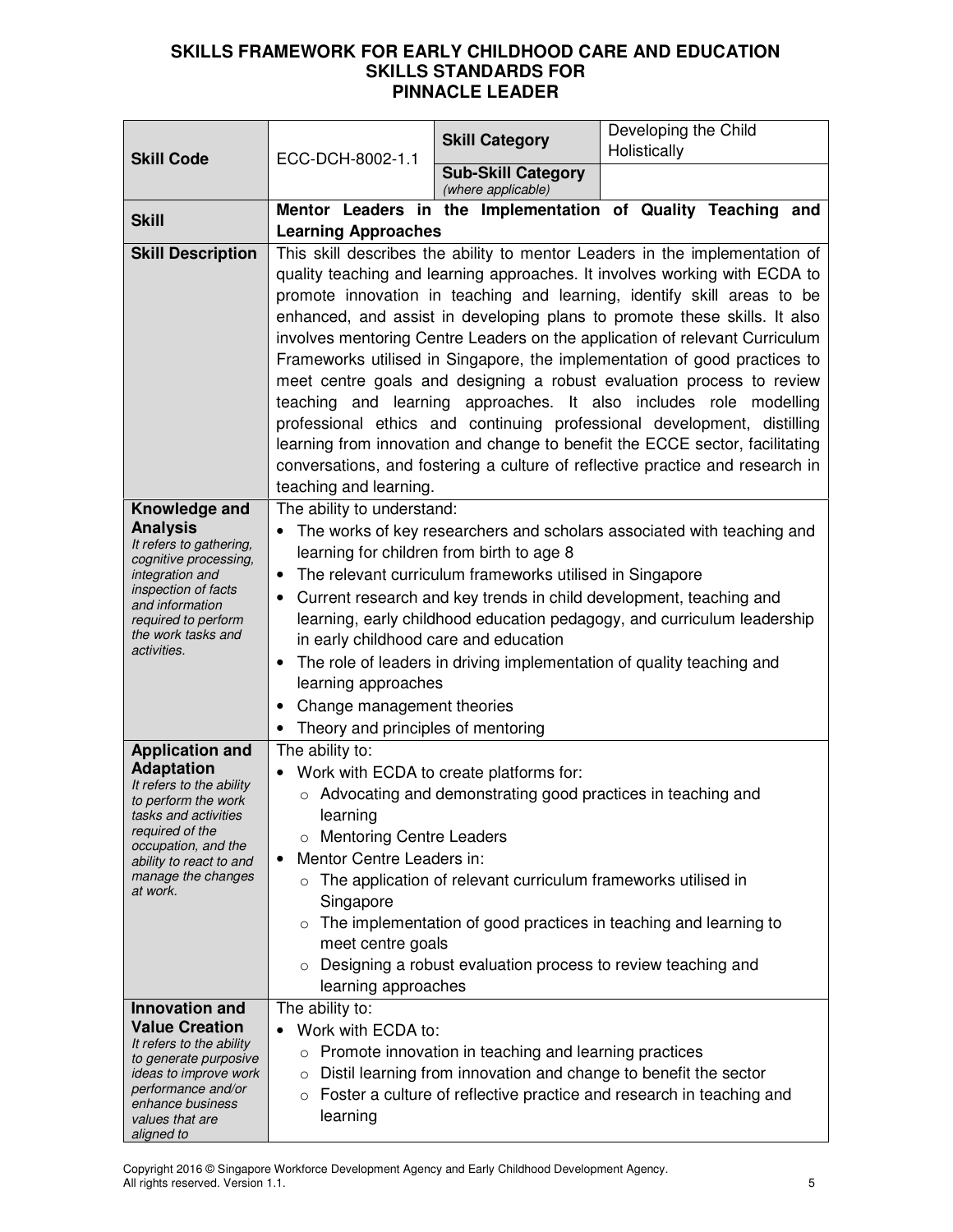| organisational goals.                                                                                                                                                                                                     | Identify skill areas that should be promoted and enhanced, and assist<br>$\circ$<br>in developing plans to promote these skills                                                                                                                                                                           |
|---------------------------------------------------------------------------------------------------------------------------------------------------------------------------------------------------------------------------|-----------------------------------------------------------------------------------------------------------------------------------------------------------------------------------------------------------------------------------------------------------------------------------------------------------|
| <b>Social</b><br>Intelligence and<br><b>Ethics</b><br>It refers to the ability<br>to use affective<br>factors in leadership.<br>relationship and<br>diversity management<br>quided by<br>professional codes of<br>ethics. | The ability to:<br>Apply knowledge on social dynamics in the sector to facilitate<br>$\bullet$<br>conversations on teaching and learning<br>Role model professional ethics in relation to teaching and learning<br>٠                                                                                      |
| <b>Learning to</b><br>Learn<br>It refers to the ability<br>to develop and<br><i>improve one's self</i><br>within and outside of<br>one's area of work.                                                                    | The ability to:<br>Role model continuing professional learning and demonstrate the ability<br>to learn with other educators at every opportunity.                                                                                                                                                         |
| Range of<br><b>Application</b><br>(where applicable)<br>It refers to the critical<br>circumstances and<br>contexts that the skill<br>may be<br>demonstrated.                                                              | Advocating and demonstrating good practices in teaching and learning may<br>include, but is not limited to:<br>Presenting at sector-wide events<br>٠<br>Mentoring and coaching the Senior Lead Teachers and Senior Centre<br>$\bullet$<br>Leaders<br>Facilitation/co-facilitation of courses<br>$\bullet$ |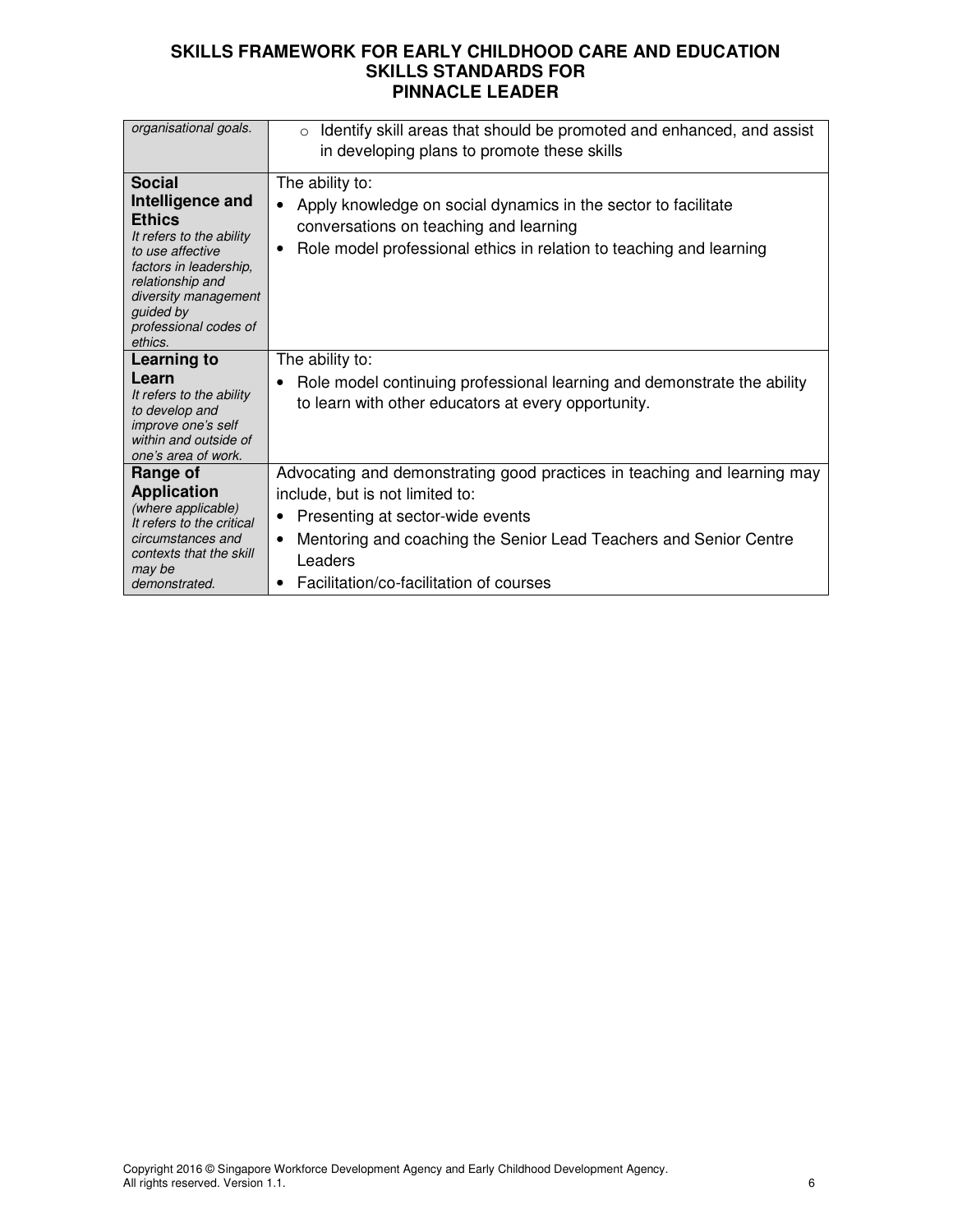|                                                                                                                                                                                                                                                             |                                                                                                                                                                                                                                                                                                                                                                                                                                                                                                                                                                                                                                                       | <b>Skill Category</b>                                                                                                      | Developing the Child<br>Holistically                                                                                                                                                                                                                                                                                                                                     |
|-------------------------------------------------------------------------------------------------------------------------------------------------------------------------------------------------------------------------------------------------------------|-------------------------------------------------------------------------------------------------------------------------------------------------------------------------------------------------------------------------------------------------------------------------------------------------------------------------------------------------------------------------------------------------------------------------------------------------------------------------------------------------------------------------------------------------------------------------------------------------------------------------------------------------------|----------------------------------------------------------------------------------------------------------------------------|--------------------------------------------------------------------------------------------------------------------------------------------------------------------------------------------------------------------------------------------------------------------------------------------------------------------------------------------------------------------------|
| <b>Skill Code</b>                                                                                                                                                                                                                                           | ECC-DCH-8003-1.1                                                                                                                                                                                                                                                                                                                                                                                                                                                                                                                                                                                                                                      | <b>Sub-Skill Category</b><br>(where applicable)                                                                            |                                                                                                                                                                                                                                                                                                                                                                          |
| <b>Skill</b>                                                                                                                                                                                                                                                | <b>Trust</b>                                                                                                                                                                                                                                                                                                                                                                                                                                                                                                                                                                                                                                          |                                                                                                                            | Collaborate with Leaders to Establish a Culture of Care, Respect and                                                                                                                                                                                                                                                                                                     |
| <b>Skill Description</b>                                                                                                                                                                                                                                    | This skill describes the ability to apply knowledge on social dynamics to<br>facilitate conversations and advocate key strategies with Centre Leaders<br>to build and sustain a culture of care, respect and trust. It involves<br>collaborating with ECDA to establish platforms for conversations, promote<br>professional sharing, highlight good practices among educators, distil<br>learning and foster a culture of reflective practice and research. It also<br>includes role modelling professional ethics and continuing professional<br>development, and mentoring Centre Leaders in establishing a culture of<br>care, respect and trust. |                                                                                                                            |                                                                                                                                                                                                                                                                                                                                                                          |
| Knowledge and<br><b>Analysis</b><br>It refers to gathering,<br>cognitive processing,<br>integration and<br>inspection of facts and<br>information required to<br>perform the work tasks<br>and activities.                                                  | The ability to understand:<br>Benefits of having an established culture of care, respect and trust<br>Factors that shape organisational culture<br>$\bullet$<br>Strategies for facilitating conversations with Leaders from different pre-<br>school organisations<br>Strategies for building and sustaining a culture of care, respect and<br>$\bullet$<br>trust<br>Primary concerns of staff at all levels                                                                                                                                                                                                                                          |                                                                                                                            |                                                                                                                                                                                                                                                                                                                                                                          |
| <b>Application and</b><br><b>Adaptation</b><br>It refers to the ability to<br>perform the work tasks<br>and activities required<br>of the occupation, and<br>the ability to react to<br>and manage the<br>changes at work.                                  | The ability to:<br>Work with ECDA to:<br>respect and trust<br>colleagues<br>trust                                                                                                                                                                                                                                                                                                                                                                                                                                                                                                                                                                     | Highlight good practices among educators across centres<br>Mentor Leaders to establish a culture of care, respect of trust | o Establish platforms for conversations on centre and sector culture<br>o Promote professional sharing on how to nurture a culture of care,<br>Model care, respect and trust through professional interactions with<br>Advocate key strategies for building a culture of care, respect and trust<br>Mentor Centre Leaders on how to build a culture of care, respect and |
| <b>Innovation and</b><br><b>Value Creation</b><br>It refers to the ability to<br>generate purposive<br>ideas to improve work<br>performance and/or<br>enhance business<br>values that are aligned<br>to organisational goals.<br><b>Social Intelligence</b> | $\bullet$<br>exchange, and work synergistically<br>Work with ECDA to:<br>$\bullet$<br>benefit the sector<br>learning at sector-level<br>$\bullet$                                                                                                                                                                                                                                                                                                                                                                                                                                                                                                     | Initiate platforms in collaboration with ECDA to have professional                                                         | $\circ$ Distil learning points in building a culture of care, respect and trust to<br>Foster a culture of reflective practice and research in teaching and<br>Role model professional ethics associated with care, respect and trust                                                                                                                                     |
| and Ethics<br>It refers to the ability to<br>use affective factors in<br>leadership, relationship<br>and diversity                                                                                                                                          |                                                                                                                                                                                                                                                                                                                                                                                                                                                                                                                                                                                                                                                       | Apply knowledge on social dynamics in the sector to facilitate<br>conversations on culture that the sector should promote  |                                                                                                                                                                                                                                                                                                                                                                          |

Copyright 2016 © Singapore Workforce Development Agency and Early Childhood Development Agency. All rights reserved. Version 1.1. 7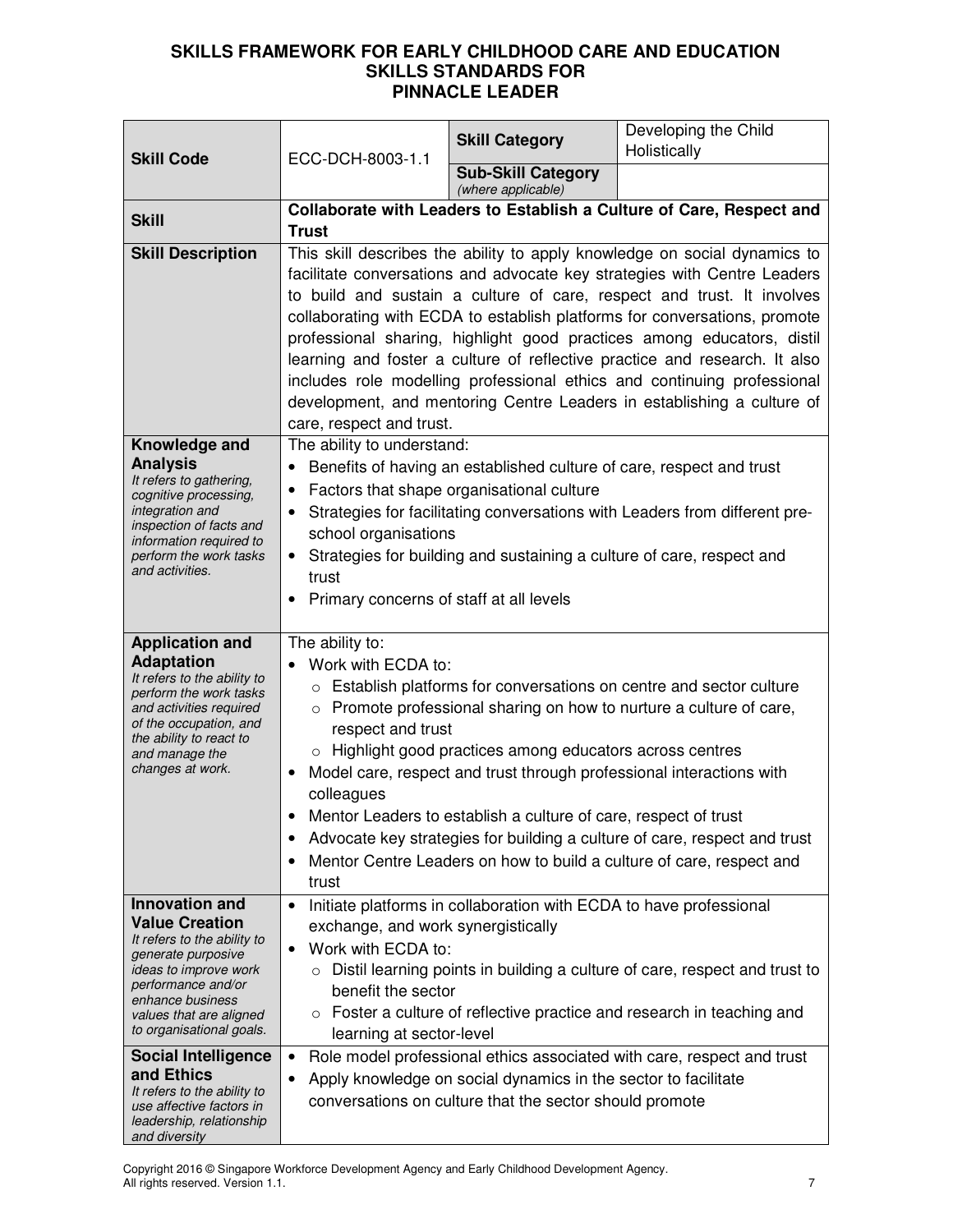| management guided by<br>professional codes of<br>ethics.                                                                                                  |                                                                                                                                                                                                                                                                                                                                         |
|-----------------------------------------------------------------------------------------------------------------------------------------------------------|-----------------------------------------------------------------------------------------------------------------------------------------------------------------------------------------------------------------------------------------------------------------------------------------------------------------------------------------|
| <b>Learning to Learn</b><br>It refers to the ability to<br>develop and improve<br>one's self within and<br>outside of one's area of<br>work.              | Role model continuing professional development and demonstrate the<br>ability to learn with other educators at every opportunity                                                                                                                                                                                                        |
| Range of<br><b>Application</b><br>(where applicable)<br>It refers to the critical<br>circumstances and<br>contexts that the skill<br>may be demonstrated. | Advocating key strategies for building a culture of care, respect and trust<br>may be through, but is not limited to:<br>Facilitating continuing professional development courses or<br>professional/networked learning communities organised by ECDA<br>Role modelling the practices that promote care, respect and trust<br>$\bullet$ |
|                                                                                                                                                           | Mentoring Centre Leaders on how to build a culture of care, respect and<br>trust may include, but is not limited to:<br>How to facilitate generative conversations<br>How to build a shared vision<br>$\bullet$<br>How to foster shared meanings and experiences<br>How to surface staff concerns<br>How to use the Code of Ethics      |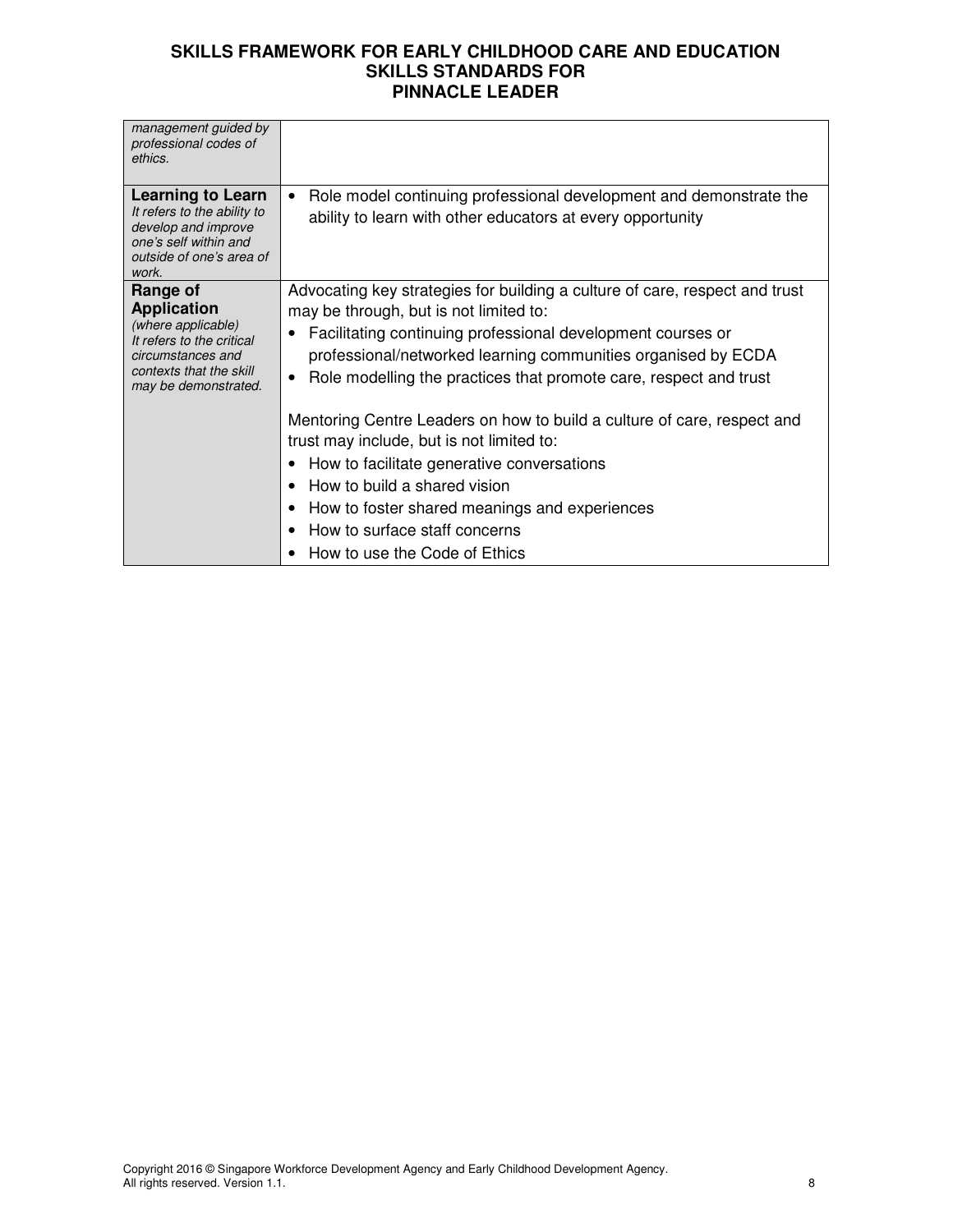|                                                         |                                                                                                                                               | <b>Skill Category</b>                                              | Collaborating with<br><b>Families and Community</b>                                                                                    |  |
|---------------------------------------------------------|-----------------------------------------------------------------------------------------------------------------------------------------------|--------------------------------------------------------------------|----------------------------------------------------------------------------------------------------------------------------------------|--|
| <b>Skill Code</b>                                       | ECC-CFC-8001-1.1                                                                                                                              | <b>Sub-Skill Category</b>                                          |                                                                                                                                        |  |
|                                                         |                                                                                                                                               | (where applicable)                                                 |                                                                                                                                        |  |
| <b>Skill</b>                                            |                                                                                                                                               |                                                                    | Mentor Leaders within Clusters in the Development of Frameworks                                                                        |  |
| <b>Skill Description</b>                                |                                                                                                                                               | for Collaboration with Families and Community Stakeholders         | This skill describes the ability, in collaboration with ECDA, to guide                                                                 |  |
|                                                         |                                                                                                                                               |                                                                    | centres in creating opportunities to engage families and stakeholders at                                                               |  |
|                                                         | cluster and/or sector level, initiate platforms for sharing good practices                                                                    |                                                                    |                                                                                                                                        |  |
|                                                         | and distil learning on home-centre-community partnerships. It also                                                                            |                                                                    |                                                                                                                                        |  |
|                                                         | includes                                                                                                                                      | practices and continuing<br>modelling good<br>professional         |                                                                                                                                        |  |
|                                                         |                                                                                                                                               | development and the application of knowledge on social dynamics to |                                                                                                                                        |  |
|                                                         |                                                                                                                                               |                                                                    | facilitate meaningful and purposeful conversations on home-centre-                                                                     |  |
|                                                         | community partnerships.                                                                                                                       |                                                                    |                                                                                                                                        |  |
| Knowledge and<br><b>Analysis</b>                        | The ability to understand:                                                                                                                    | The interests of different stakeholder groups                      |                                                                                                                                        |  |
| It refers to gathering,                                 | $\bullet$                                                                                                                                     | Theories related to child development in a social context          |                                                                                                                                        |  |
| cognitive processing,<br>integration and inspection     | $\bullet$                                                                                                                                     | Strategies to develop and sustain home-centre-community            |                                                                                                                                        |  |
| of facts and information                                |                                                                                                                                               |                                                                    | partnerships, based on the principles, rationale and objectives of a                                                                   |  |
| required to perform the<br>work tasks and activities.   |                                                                                                                                               | home-centre-community partnership framework                        |                                                                                                                                        |  |
| <b>Application and</b>                                  | The ability to:                                                                                                                               |                                                                    |                                                                                                                                        |  |
| <b>Adaptation</b><br>It refers to the ability to        | • Work with ECDA to:                                                                                                                          |                                                                    |                                                                                                                                        |  |
| perform the work tasks                                  | o Provide consultancy to centres on the design, implementation and                                                                            |                                                                    |                                                                                                                                        |  |
| and activities required of<br>the occupation, and the   | evaluation of cluster-wide plans for home-centre-community<br>partnerships<br>$\circ$ Guide and support centres in creating opportunities for |                                                                    |                                                                                                                                        |  |
| ability to react to and<br>manage the changes at        |                                                                                                                                               |                                                                    |                                                                                                                                        |  |
| work.                                                   |                                                                                                                                               | stakeholders' involvement in programmes and activities at the      |                                                                                                                                        |  |
|                                                         | clusterand/or sector level                                                                                                                    |                                                                    |                                                                                                                                        |  |
|                                                         |                                                                                                                                               | o Advocate the provision of resources, programmes and              |                                                                                                                                        |  |
|                                                         |                                                                                                                                               |                                                                    | collaborations that engage families and community stakeholders                                                                         |  |
|                                                         | $\circ$                                                                                                                                       |                                                                    | Guide centres in developing their capability in outreach to families<br>through development of centre resources, as well as tapping on |  |
|                                                         |                                                                                                                                               | available resources and services from the community                |                                                                                                                                        |  |
| Innovation and                                          | The ability to:                                                                                                                               |                                                                    |                                                                                                                                        |  |
| <b>Value Creation</b>                                   | Work with ECDA to:                                                                                                                            |                                                                    |                                                                                                                                        |  |
| It refers to the ability to<br>generate purposive ideas | $\circ$                                                                                                                                       | Distil learning on home-centre-community partnerships              |                                                                                                                                        |  |
| to improve work<br>performance and/or                   | $\circ$                                                                                                                                       | Initiate platforms for sharing good practices in home-centre-      |                                                                                                                                        |  |
| enhance business values                                 | community partnerships                                                                                                                        |                                                                    |                                                                                                                                        |  |
| that are aligned to<br>organisational goals.            | $\circ$<br>centre-community partnerships                                                                                                      |                                                                    | Promote reflective practice while developing and sustaining home-                                                                      |  |
| <b>Social Intelligence</b>                              | $\bullet$                                                                                                                                     |                                                                    | Role model good practices in home-centre-community partnerships                                                                        |  |
| and Ethics                                              |                                                                                                                                               | Apply knowledge on different stakeholders' social dynamics to      |                                                                                                                                        |  |
| It refers to the ability to<br>use affective factors in |                                                                                                                                               | facilitate conversations on home-centre-community partnerships     |                                                                                                                                        |  |
| leadership, relationship                                |                                                                                                                                               |                                                                    |                                                                                                                                        |  |
| and diversity<br>management guided by                   |                                                                                                                                               |                                                                    |                                                                                                                                        |  |
| professional codes of<br>ethics.                        |                                                                                                                                               |                                                                    |                                                                                                                                        |  |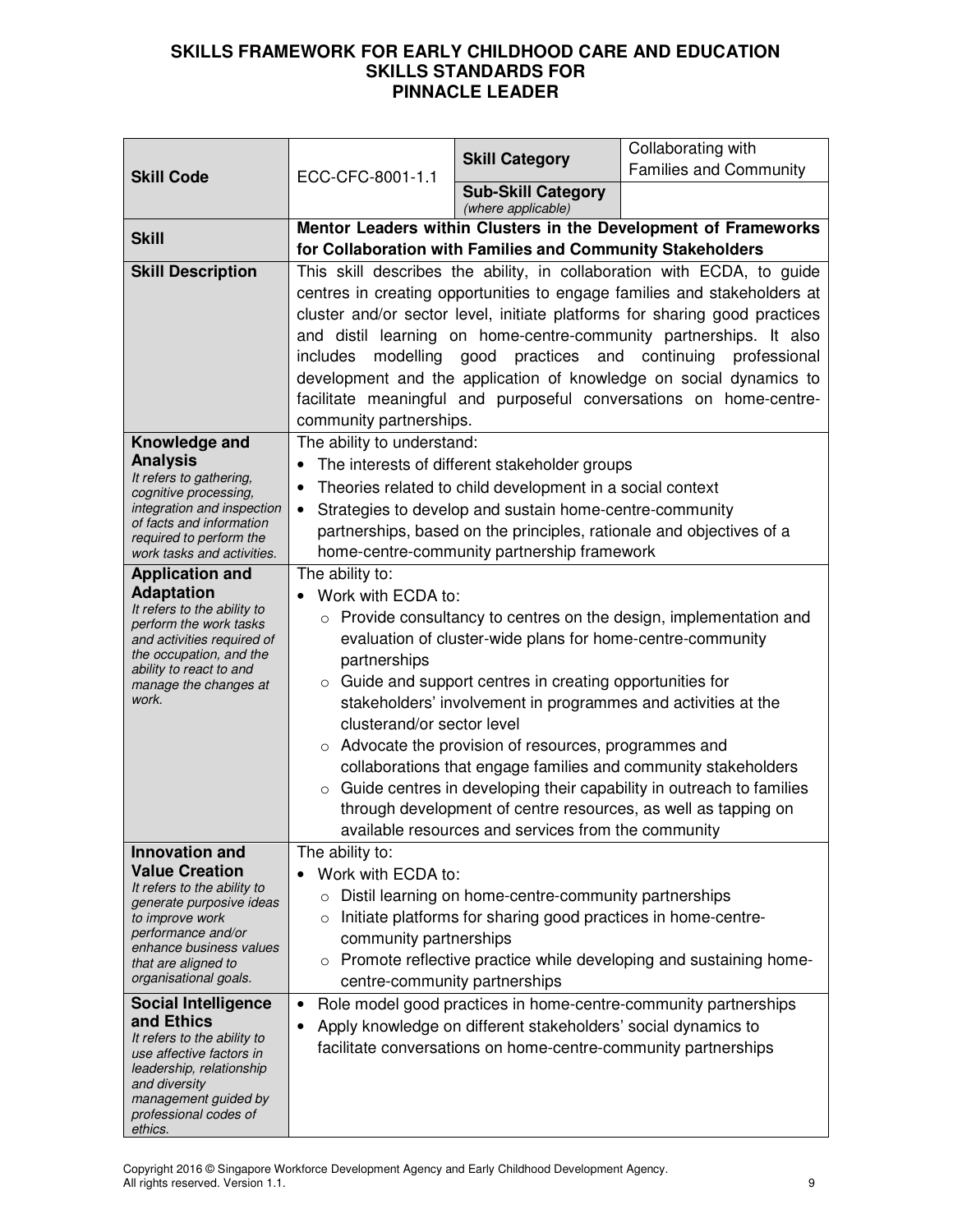| <b>Learning to Learn</b>                           | Role model continuing professional learning, and demonstrate the<br>$\bullet$                    |
|----------------------------------------------------|--------------------------------------------------------------------------------------------------|
| It refers to the ability to<br>develop and improve | ability to learn, with other educators at every opportunity                                      |
| one's self within and                              |                                                                                                  |
| outside of one's area of                           |                                                                                                  |
| work.<br>Range of                                  | Theories related to child development in a social context must include,                          |
| <b>Application</b>                                 | but are not limited to:                                                                          |
| (where applicable)                                 | Bronfenbrenner's Bioecological Model of Development                                              |
| It refers to the critical<br>circumstances and     |                                                                                                  |
| contexts that the skill                            | Objectives of a home-centre-community partnership framework may                                  |
| may be demonstrated.                               | include, but are not limited to:                                                                 |
|                                                    | • Encouraging centres to develop collaborative partnerships with                                 |
|                                                    | families and community                                                                           |
|                                                    | Raising awareness of the factors and processes that may promote or                               |
|                                                    | hinder centres from achieveing their desired outcomes                                            |
|                                                    | Helping centres create links between their collaborative activies with                           |
|                                                    | their vision, mission and values                                                                 |
|                                                    | • Providing points of reference to guide centres along the collaborative                         |
|                                                    | journey                                                                                          |
|                                                    | Guiding centres in the evaluation of their collaborative journey                                 |
|                                                    | Guiding centres in the implementation of new measures, based on                                  |
|                                                    | evaluations of their collaborative journies                                                      |
|                                                    |                                                                                                  |
|                                                    | Components of a home-centre-community partnership framework may                                  |
|                                                    | include, but are not limited to:                                                                 |
|                                                    | • A vision for improved partnerships between the centres, families and<br>community stakeholders |
|                                                    | A set of principles to guide centres in developing collaborative                                 |
|                                                    | partnerships with families and community stakeholders                                            |
|                                                    | Key dimensions of home-centre-community partnerships                                             |
|                                                    | • A set of strategies providing practical guidance to centres in                                 |
|                                                    | implementing and fostering home-centre-community partnerships                                    |
|                                                    |                                                                                                  |
|                                                    | Key dimensions of effective home-centre-community partnerships may                               |
|                                                    | include, but are not limited to:                                                                 |
|                                                    | Effective communication                                                                          |
|                                                    | Continuity of learning                                                                           |
|                                                    | The role of the family as primary educators                                                      |
|                                                    | Consultative decision-making                                                                     |
|                                                    | Collaboration beyond the centre                                                                  |
|                                                    | Families and community stakeholders' involvement<br>٠                                            |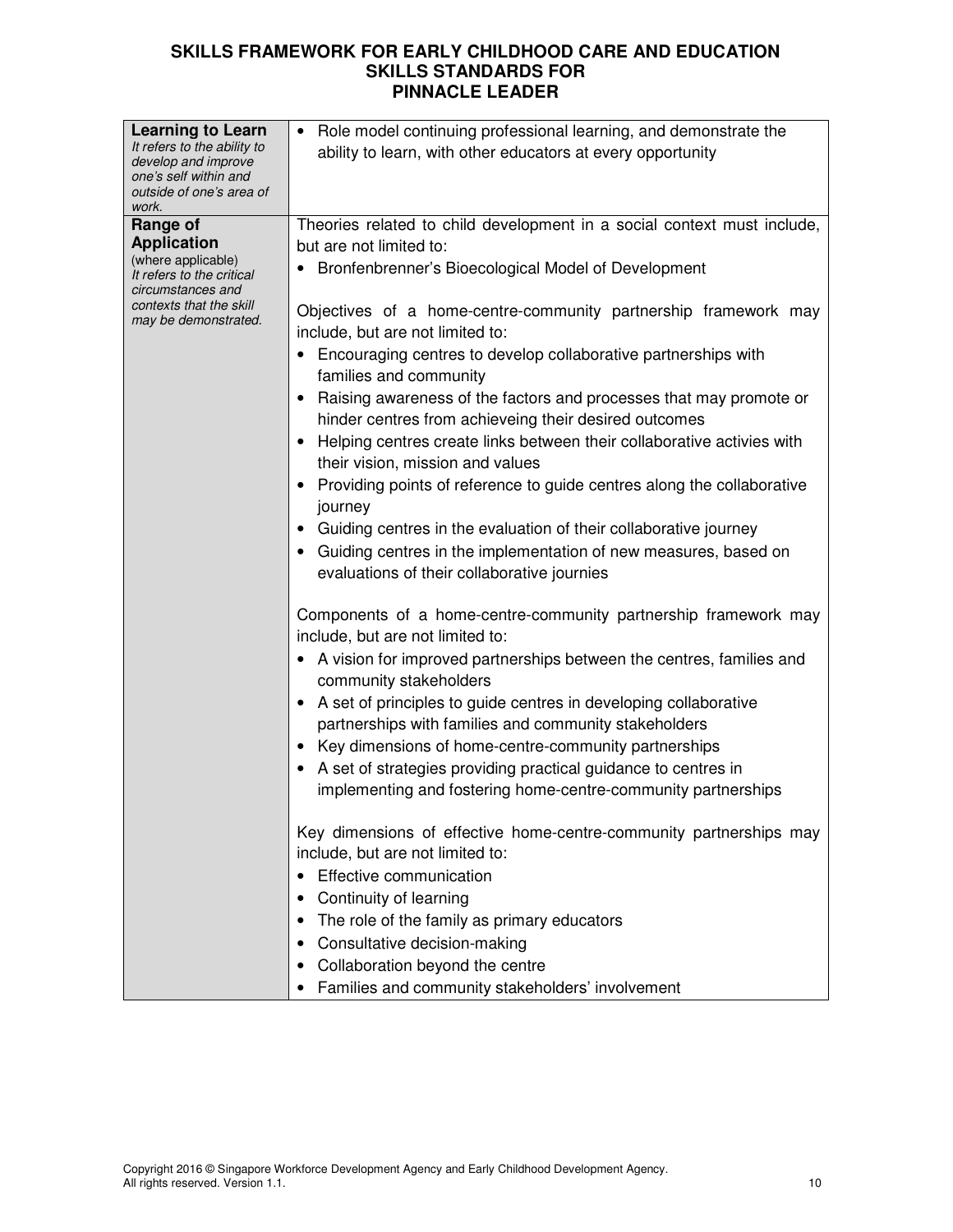|                                                                                                                                                                                                                            |                                     | <b>Skill Category</b>                                                                                              | Collaborating with                                                                                                                                                                                                                                                                                                         |
|----------------------------------------------------------------------------------------------------------------------------------------------------------------------------------------------------------------------------|-------------------------------------|--------------------------------------------------------------------------------------------------------------------|----------------------------------------------------------------------------------------------------------------------------------------------------------------------------------------------------------------------------------------------------------------------------------------------------------------------------|
| <b>Skill Code</b>                                                                                                                                                                                                          | ECC-CFC-8002-1.1                    | <b>Sub-Skill Category</b>                                                                                          | <b>Families and Community</b>                                                                                                                                                                                                                                                                                              |
|                                                                                                                                                                                                                            |                                     | (where applicable)                                                                                                 |                                                                                                                                                                                                                                                                                                                            |
| <b>Skill</b>                                                                                                                                                                                                               | Forge Strategic                     | <b>Partnerships</b> with                                                                                           | <b>International</b><br>Local<br>and                                                                                                                                                                                                                                                                                       |
| <b>Skill Description</b>                                                                                                                                                                                                   |                                     | <b>Organisations for the Benefit of the Sector</b>                                                                 | The skill describes the ability to identify, establish and evaluate local and                                                                                                                                                                                                                                              |
|                                                                                                                                                                                                                            | international<br>partners.          | with<br>ECCE-related<br>partnerships                                                                               | organisations,<br>in.<br>collaboration with ECDA, to uplift the quality and image of the ECCE<br>sector. It also includes distilling learning from the partnerships, initiating<br>platforms to share learning, upholding the AECES Code of Ethics, and<br>applying knowledge on social dynamics when interacting with the |
| Knowledge and<br><b>Analysis</b>                                                                                                                                                                                           | The ability to understand:          | The interests of various local and international ECCE-related                                                      |                                                                                                                                                                                                                                                                                                                            |
| It refers to gathering,                                                                                                                                                                                                    |                                     | organisations and the strategic roles each can play in the                                                         |                                                                                                                                                                                                                                                                                                                            |
| cognitive processing,<br>integration and inspection                                                                                                                                                                        |                                     | development of the ECCE sector in Singapore                                                                        |                                                                                                                                                                                                                                                                                                                            |
| of facts and information<br>required to perform the                                                                                                                                                                        | $\bullet$                           | Strategies to forge partnerships with local and international                                                      |                                                                                                                                                                                                                                                                                                                            |
| work tasks and activities.                                                                                                                                                                                                 | organisations<br>The ability to:    |                                                                                                                    |                                                                                                                                                                                                                                                                                                                            |
| <b>Application and</b><br><b>Adaptation</b><br>It refers to the ability to<br>perform the work tasks<br>and activities required of<br>the occupation, and the<br>ability to react to and<br>manage the changes at<br>work. | Work with ECDA to:<br>with          | promote and uplift the quality and image of the sector<br>$\circ$ Evaluate these partnerships at regular intervals | Identify local and international ECCE-related organisations to work<br>$\circ$ Establish networks with local and international organisations to                                                                                                                                                                            |
| <b>Innovation and</b>                                                                                                                                                                                                      | The ability to:                     |                                                                                                                    |                                                                                                                                                                                                                                                                                                                            |
| <b>Value Creation</b><br>It refers to the ability to<br>generate purposive ideas<br>to improve work<br>performance and/or<br>enhance business values<br>that are aligned to<br>organisational goals.                       | Work with ECDA to:<br>organisations | Initiate platforms to share learning                                                                               | o Distil learning from partnerships with local and international ECCE                                                                                                                                                                                                                                                      |
| <b>Social Intelligence</b>                                                                                                                                                                                                 | The ability to:                     |                                                                                                                    |                                                                                                                                                                                                                                                                                                                            |
| and Ethics<br>It refers to the ability to<br>use affective factors in<br>leadership, relationship<br>and diversity<br>management guided by<br>professional codes of<br>ethics.                                             | international ECCE organisations    | local and international ECCE organisations                                                                         | Uphold the AECES Code of Ethics in interactions with members of<br>Apply knowledge on social dynamics when working with local and                                                                                                                                                                                          |
| <b>Learning to Learn</b>                                                                                                                                                                                                   | The ability to:                     |                                                                                                                    |                                                                                                                                                                                                                                                                                                                            |
| It refers to the ability to<br>develop and improve<br>one's self within and<br>outside of one's area of<br>work.                                                                                                           |                                     | ability to learn from local and international ECCE organisations                                                   | Role model continuing professional learning and demonstrate the                                                                                                                                                                                                                                                            |
| Range of                                                                                                                                                                                                                   |                                     |                                                                                                                    | Establishing strategic networks with local and international organisations                                                                                                                                                                                                                                                 |
| <b>Application</b><br>(where applicable)<br>It refers to the critical<br>circumstances and                                                                                                                                 | is not limited to:<br>٠             | Collaboration with Institutes of Higher Learning (local and                                                        | to promote and uplift the quality and image of the sector may include, but                                                                                                                                                                                                                                                 |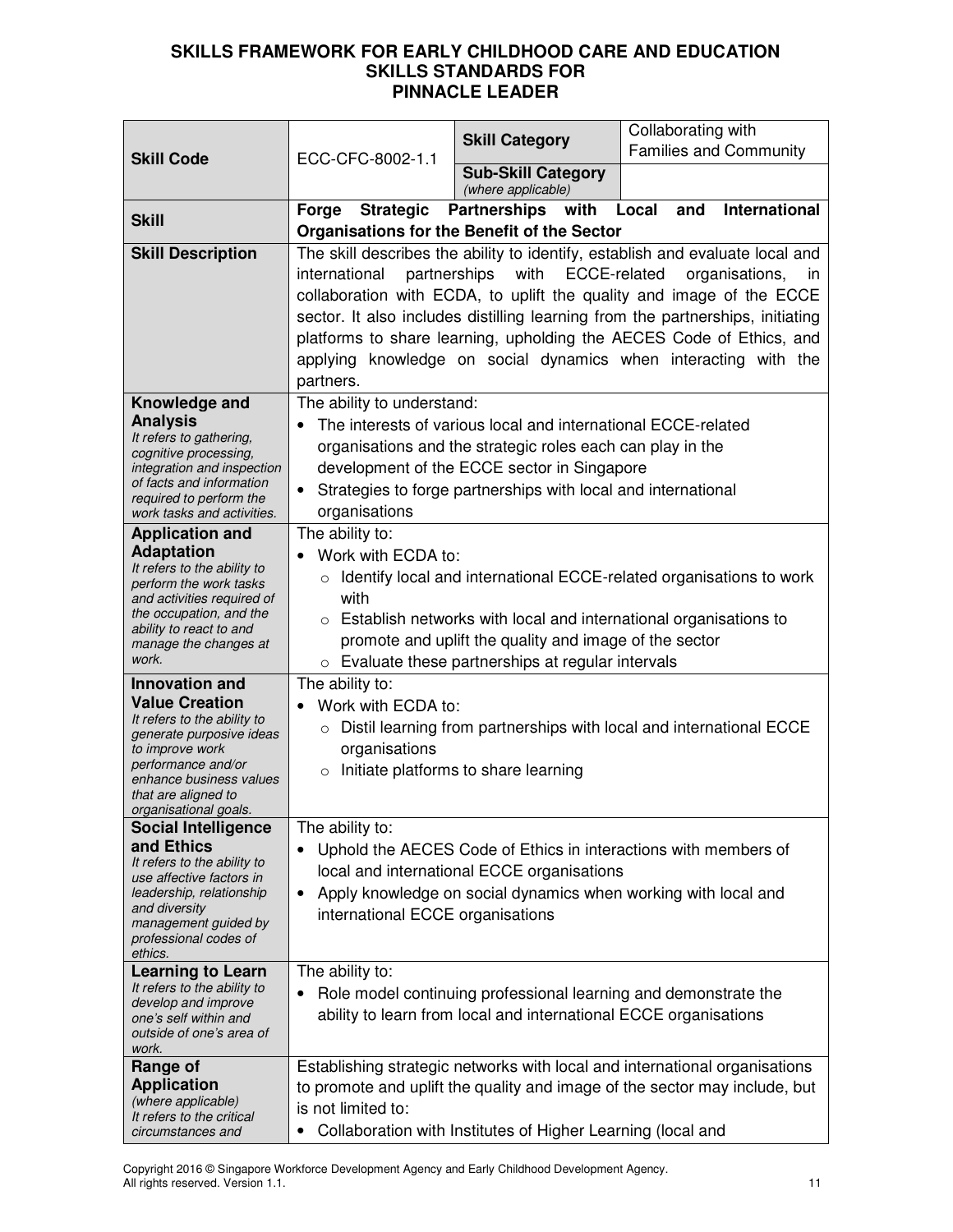| contexts that the skill | international) to research on and enhance teaching and learning                                       |
|-------------------------|-------------------------------------------------------------------------------------------------------|
| may be demonstrated.    | approaches in Singapore                                                                               |
|                         | • Presenting, sharing and conducting workshops for the sector at local<br>and international platforms |

Remarks:

This Skill Standard should be referenced together with:

- **LPM-RLT-601C-0** Establish Organisational Relationships and Lead Organisational Diversity
- **LPM-PER-601C-0** Develop Self to Maintain Professional Competence to Lead an Organisation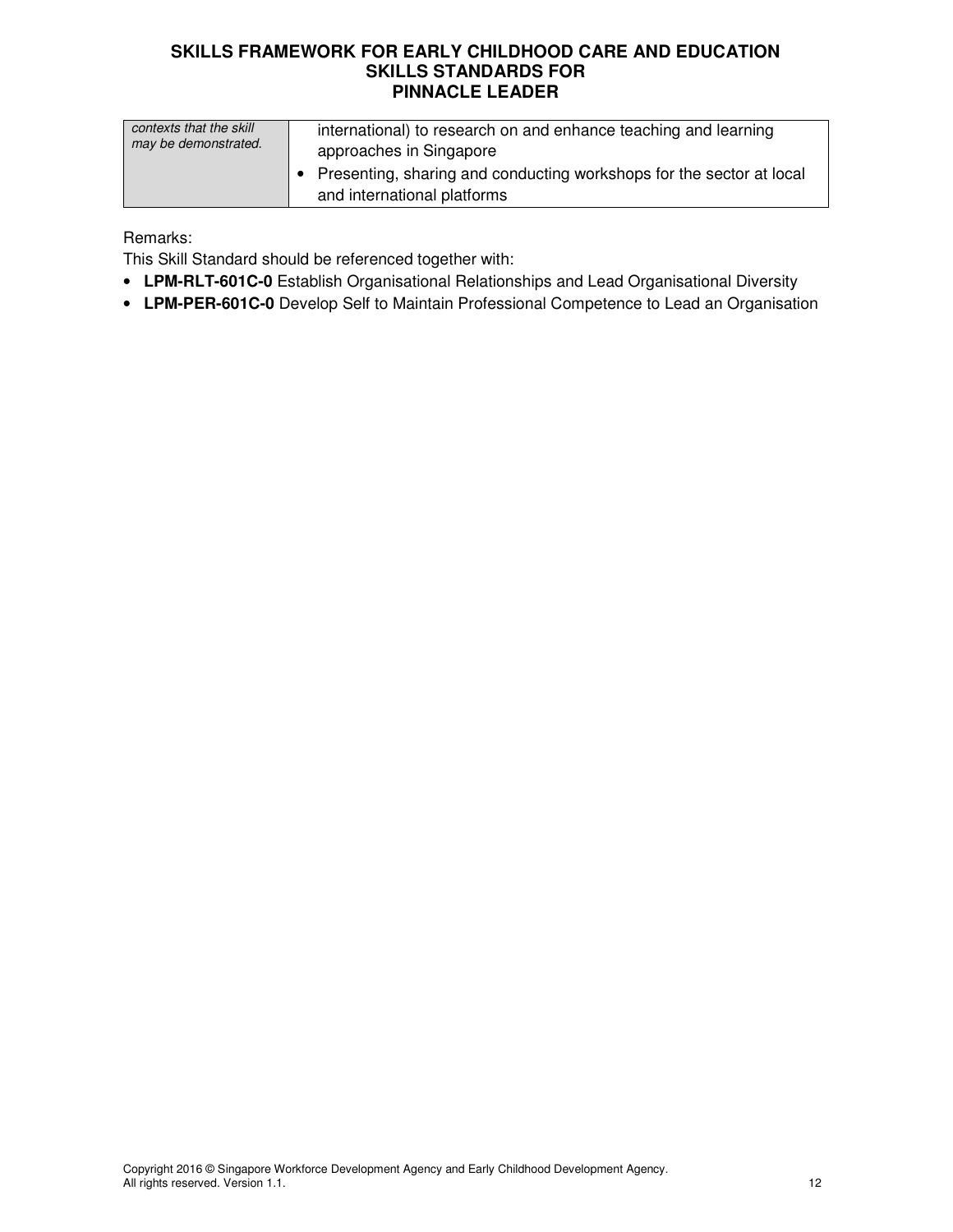|                                                       |                                                                                            | <b>Skill Category</b>                                                                                                           | Interpersonal                                                              |  |
|-------------------------------------------------------|--------------------------------------------------------------------------------------------|---------------------------------------------------------------------------------------------------------------------------------|----------------------------------------------------------------------------|--|
| <b>Skill Code</b>                                     | LPM-RLT-601C-0                                                                             | <b>Sub-Skill Category</b><br>(where applicable)                                                                                 |                                                                            |  |
| <b>Skill</b>                                          |                                                                                            |                                                                                                                                 | Establish Organisational Relationships and Lead Organisational             |  |
| <b>Skill Description</b>                              | <b>Diversity</b>                                                                           |                                                                                                                                 | The skill describes the ability to create and foster strong organisational |  |
|                                                       |                                                                                            |                                                                                                                                 | relationships to provide strategic value to the organisation. It also      |  |
|                                                       |                                                                                            |                                                                                                                                 | includes developing strategic leadership networks, creating a diverse and  |  |
|                                                       |                                                                                            |                                                                                                                                 | cooperative work environment and supporting team building initiatives.     |  |
| Knowledge and                                         | The ability to understand:                                                                 |                                                                                                                                 |                                                                            |  |
| <b>Analysis</b><br>It refers to gathering,            |                                                                                            | Legal and ethical considerations relating to organisational                                                                     |                                                                            |  |
| cognitive processing,                                 | participation in networking and opportunities for collaboration, and                       |                                                                                                                                 |                                                                            |  |
| integration and<br>inspection of facts and            | workplace diversity                                                                        |                                                                                                                                 |                                                                            |  |
| information required to                               | $\bullet$                                                                                  | Organisational policies and procedures relating to business<br>networking, organisational diversity and team building           |                                                                            |  |
| perform the work tasks<br>and activities.             | $\bullet$                                                                                  |                                                                                                                                 | Relevant professional or industry codes of practice and standards          |  |
|                                                       |                                                                                            | relating to business networking and team building                                                                               |                                                                            |  |
|                                                       | $\bullet$                                                                                  |                                                                                                                                 | The implication and impact of strategies to encourage diversity on         |  |
|                                                       | employees and the organisation                                                             |                                                                                                                                 |                                                                            |  |
|                                                       | $\bullet$                                                                                  | Relevant local, regional and international networks                                                                             |                                                                            |  |
|                                                       | $\bullet$                                                                                  |                                                                                                                                 | Common barriers to developing a diverse and cooperative workplace          |  |
|                                                       |                                                                                            | Team dynamics and group behaviours                                                                                              |                                                                            |  |
| <b>Application and</b>                                | The ability to:                                                                            |                                                                                                                                 |                                                                            |  |
| <b>Adaptation</b><br>It refers to the ability to      | $\bullet$                                                                                  |                                                                                                                                 | Identify and prioritise networks which may provide strategic value to      |  |
| perform the work tasks                                | the organisation or the individual to facilitate networking decisions                      |                                                                                                                                 |                                                                            |  |
| and activities required of<br>the occupation, and the | Identify and review the constraints that may affect participation in<br>$\bullet$          |                                                                                                                                 |                                                                            |  |
| ability to react to and<br>manage the changes at      | networks to develop appropriate responses                                                  |                                                                                                                                 |                                                                            |  |
| work.                                                 | Pursue collaborative opportunities to support mutually beneficial<br>$\bullet$<br>outcomes |                                                                                                                                 |                                                                            |  |
|                                                       | Lead the development of strategies to support diversity and<br>$\bullet$                   |                                                                                                                                 |                                                                            |  |
|                                                       | cooperation at all levels of the organisation                                              |                                                                                                                                 |                                                                            |  |
|                                                       | $\bullet$                                                                                  |                                                                                                                                 | Communicate expectations of cross cultural awareness throughout            |  |
|                                                       |                                                                                            | organisation to promote organisational diversity                                                                                |                                                                            |  |
|                                                       | $\bullet$                                                                                  |                                                                                                                                 | Encourage and support senior management to build stronger teams            |  |
|                                                       | across the organisation                                                                    |                                                                                                                                 |                                                                            |  |
| Innovation and<br><b>Value Creation</b>               | The ability to:                                                                            |                                                                                                                                 |                                                                            |  |
| It refers to the ability to                           |                                                                                            | Identify innovative approaches to support team building                                                                         |                                                                            |  |
| generate purposive<br>ideas to improve work           |                                                                                            |                                                                                                                                 |                                                                            |  |
| performance and/or                                    |                                                                                            |                                                                                                                                 |                                                                            |  |
| enhance business<br>values that are aligned to        |                                                                                            |                                                                                                                                 |                                                                            |  |
| organisational goals.                                 |                                                                                            |                                                                                                                                 |                                                                            |  |
| <b>Social Intelligence</b><br>and Ethics              | The ability to:                                                                            |                                                                                                                                 |                                                                            |  |
| It refers to the ability to                           | ٠                                                                                          | Manage relationships to achieve cross-cultural cooperation and<br>positive outcomes for individuals, teams and the organisation |                                                                            |  |
| use affective factors in<br>leadership, relationship  | ٠                                                                                          |                                                                                                                                 | Adjust interpersonal style and respond appropriately to emotional          |  |
| and diversity                                         |                                                                                            |                                                                                                                                 |                                                                            |  |

Copyright 2016 © Singapore Workforce Development Agency and Early Childhood Development Agency. All rights reserved. Version 1.1. 13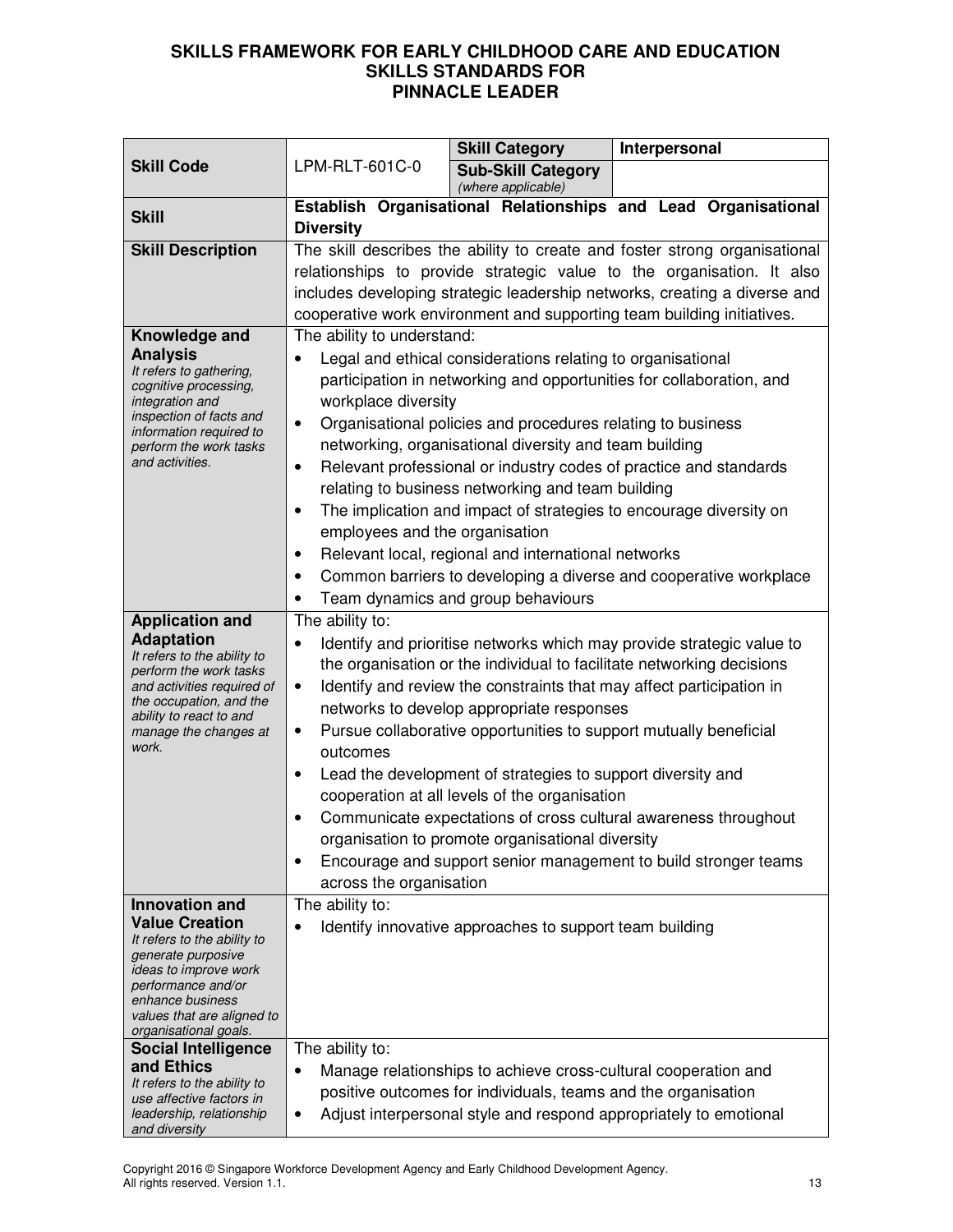| management guided by<br>professional codes of<br>ethics.                                                         | cues when interacting with others to meet the requirements of the<br>social and cultural business context                                                                                                                 |
|------------------------------------------------------------------------------------------------------------------|---------------------------------------------------------------------------------------------------------------------------------------------------------------------------------------------------------------------------|
|                                                                                                                  | Participate in team building activities with senior management team to<br>٠                                                                                                                                               |
|                                                                                                                  | develop instrumental relationships required to lead the organisation                                                                                                                                                      |
| <b>Learning to Learn</b>                                                                                         | The ability to:                                                                                                                                                                                                           |
| It refers to the ability to<br>develop and improve<br>one's self within and<br>outside of one's area of<br>work. | Keep abreast of organisational diversity management practices by<br>٠<br>subscribing to diverse learning channels and participating in peer<br>discussion platforms to enhance own knowledge for workplace<br>application |
| Range of                                                                                                         | N/A                                                                                                                                                                                                                       |
| <b>Application</b>                                                                                               |                                                                                                                                                                                                                           |
| (where applicable)                                                                                               |                                                                                                                                                                                                                           |
| It refers to the critical<br>circumstances and                                                                   |                                                                                                                                                                                                                           |
| contexts that the skill                                                                                          |                                                                                                                                                                                                                           |
| may be demonstrated.                                                                                             |                                                                                                                                                                                                                           |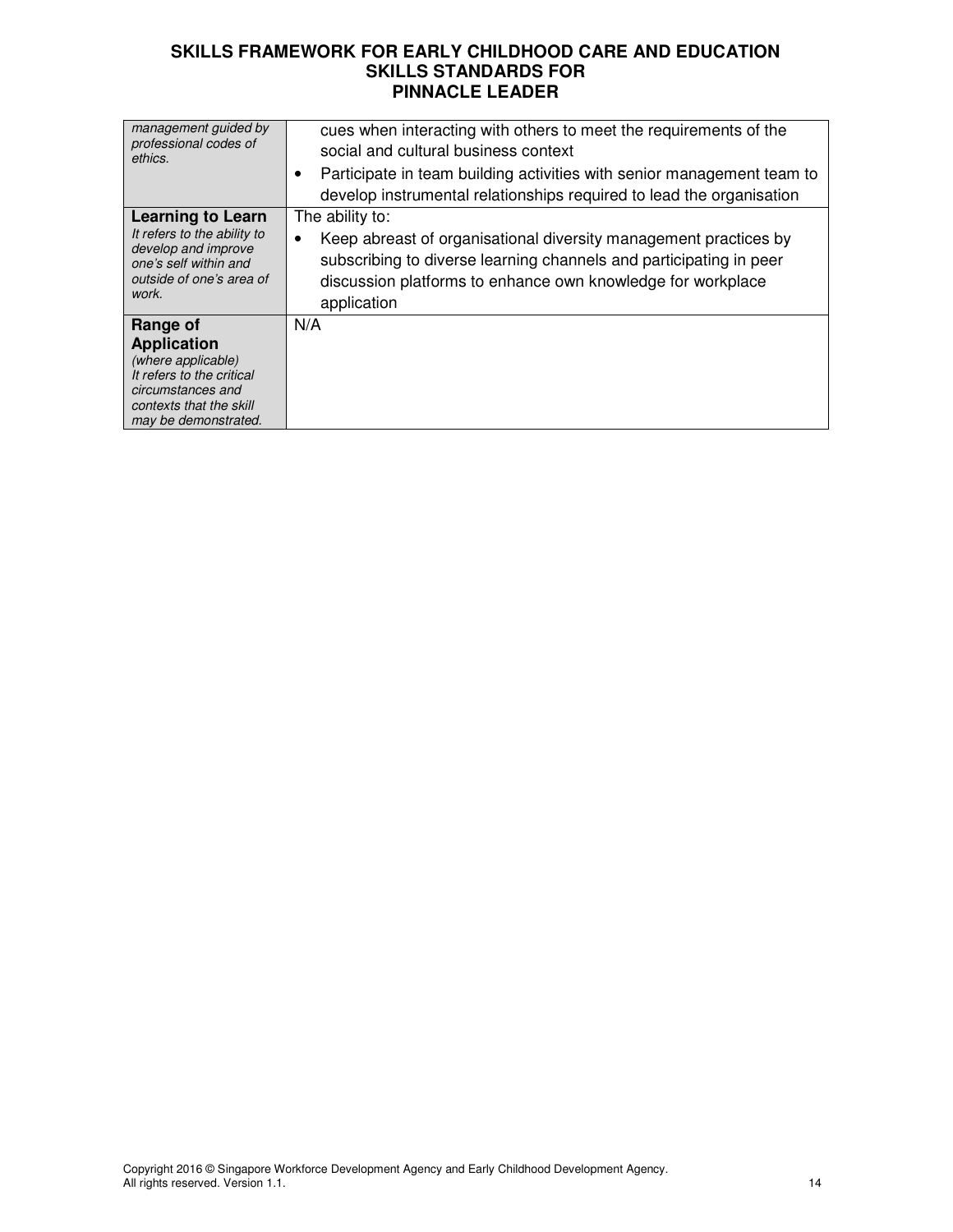|                                                                                                                                           |                                                                    | <b>Skill Category</b>                                          | <b>People and Relationship</b>                                            |  |  |
|-------------------------------------------------------------------------------------------------------------------------------------------|--------------------------------------------------------------------|----------------------------------------------------------------|---------------------------------------------------------------------------|--|--|
| <b>Skill Code</b>                                                                                                                         | <b>LPM-PER-601C-0</b>                                              |                                                                | <b>Management</b>                                                         |  |  |
|                                                                                                                                           |                                                                    | <b>Sub-Skill Category</b><br>(where applicable)                |                                                                           |  |  |
| <b>Skill</b>                                                                                                                              |                                                                    |                                                                | Develop Self to Maintain Professional Competence to Lead an               |  |  |
|                                                                                                                                           | Organisation                                                       |                                                                |                                                                           |  |  |
| <b>Skill Description</b>                                                                                                                  |                                                                    |                                                                | The skill describes the ability to lead organisational communications and |  |  |
|                                                                                                                                           |                                                                    |                                                                | decision-making as one of the most senior members of an organisation. It  |  |  |
|                                                                                                                                           |                                                                    |                                                                | also includes influencing stakeholders and maintaining integrity in one's |  |  |
|                                                                                                                                           | role as a key decision-maker.                                      |                                                                |                                                                           |  |  |
| Knowledge and<br><b>Analysis</b>                                                                                                          | The ability to understand:                                         |                                                                |                                                                           |  |  |
| It refers to gathering,                                                                                                                   | communications                                                     | Legal and ethical considerations relating to organisational    |                                                                           |  |  |
| cognitive processing,<br>integration and inspection                                                                                       | $\bullet$                                                          |                                                                | Relevant professional or industry codes of practice and standards         |  |  |
| of facts and information                                                                                                                  |                                                                    | guiding the definition of values and behaviours                |                                                                           |  |  |
| required to perform the<br>work tasks and activities.                                                                                     | ٠                                                                  |                                                                | The relationship between high level organisational strategies, the        |  |  |
|                                                                                                                                           |                                                                    |                                                                | development and implementation of business plans and processes at         |  |  |
|                                                                                                                                           | lower levels within the organisation                               |                                                                |                                                                           |  |  |
|                                                                                                                                           |                                                                    |                                                                | Implications and impact of organisational communication processes         |  |  |
|                                                                                                                                           | on stakeholders                                                    |                                                                |                                                                           |  |  |
|                                                                                                                                           | Implications and impact of decision-making processes on employees  |                                                                |                                                                           |  |  |
|                                                                                                                                           | and the organisation                                               |                                                                |                                                                           |  |  |
|                                                                                                                                           |                                                                    | Market trends and developments in relation to communication    |                                                                           |  |  |
|                                                                                                                                           | techniques and channels                                            |                                                                |                                                                           |  |  |
|                                                                                                                                           |                                                                    |                                                                | Underlying issues and trends that may affect stakeholders' decision-      |  |  |
|                                                                                                                                           | making                                                             |                                                                |                                                                           |  |  |
| <b>Application and</b>                                                                                                                    | The ability to:                                                    |                                                                |                                                                           |  |  |
| <b>Adaptation</b>                                                                                                                         | $\bullet$                                                          |                                                                | Lead stakeholders in developing strategic priorities for organisational   |  |  |
| It refers to the ability to<br>perform the work tasks                                                                                     |                                                                    | communications, to achieve organisational objectives           |                                                                           |  |  |
| and activities required of                                                                                                                | ٠                                                                  |                                                                | Use appropriate communication channels to promote the organisation        |  |  |
| the occupation, and the<br>ability to react to and                                                                                        | ٠                                                                  | Communicate decisions and ensure they are implemented          |                                                                           |  |  |
| manage the changes at                                                                                                                     | accordingly, to meet intended business outcomes                    |                                                                |                                                                           |  |  |
| work.<br>Innovation and                                                                                                                   | The ability to:                                                    |                                                                |                                                                           |  |  |
| <b>Value Creation</b>                                                                                                                     | Review effectiveness of organisational communications to identify  |                                                                |                                                                           |  |  |
| It refers to the ability to                                                                                                               | areas for improvement                                              |                                                                |                                                                           |  |  |
| generate purposive ideas<br>to improve work                                                                                               | $\bullet$                                                          |                                                                | Seek and encourage inputs from senior management and technical            |  |  |
| performance and/or                                                                                                                        |                                                                    |                                                                | experts to develop innovative approaches and responses to emerging        |  |  |
| enhance business values<br>that are aligned to                                                                                            | issues                                                             |                                                                |                                                                           |  |  |
| organisational goals.                                                                                                                     |                                                                    |                                                                |                                                                           |  |  |
| <b>Social Intelligence</b><br>and Ethics                                                                                                  | The ability to:                                                    |                                                                |                                                                           |  |  |
| It refers to the ability to                                                                                                               | $\bullet$                                                          | Lead the communication of organisational strategic priorities, |                                                                           |  |  |
| use affective factors in                                                                                                                  | directions and plans to stakeholders to influence and garner their |                                                                |                                                                           |  |  |
| support and buy-in<br>leadership, relationship<br>and diversity<br>Maintain integrity of self and organisation throughout decision-making |                                                                    |                                                                |                                                                           |  |  |
| management guided by                                                                                                                      | ٠                                                                  |                                                                |                                                                           |  |  |
| professional codes of<br>ethics.                                                                                                          |                                                                    | and problem-solving processes to meet requirements on          |                                                                           |  |  |
|                                                                                                                                           | organisational code of conduct                                     |                                                                |                                                                           |  |  |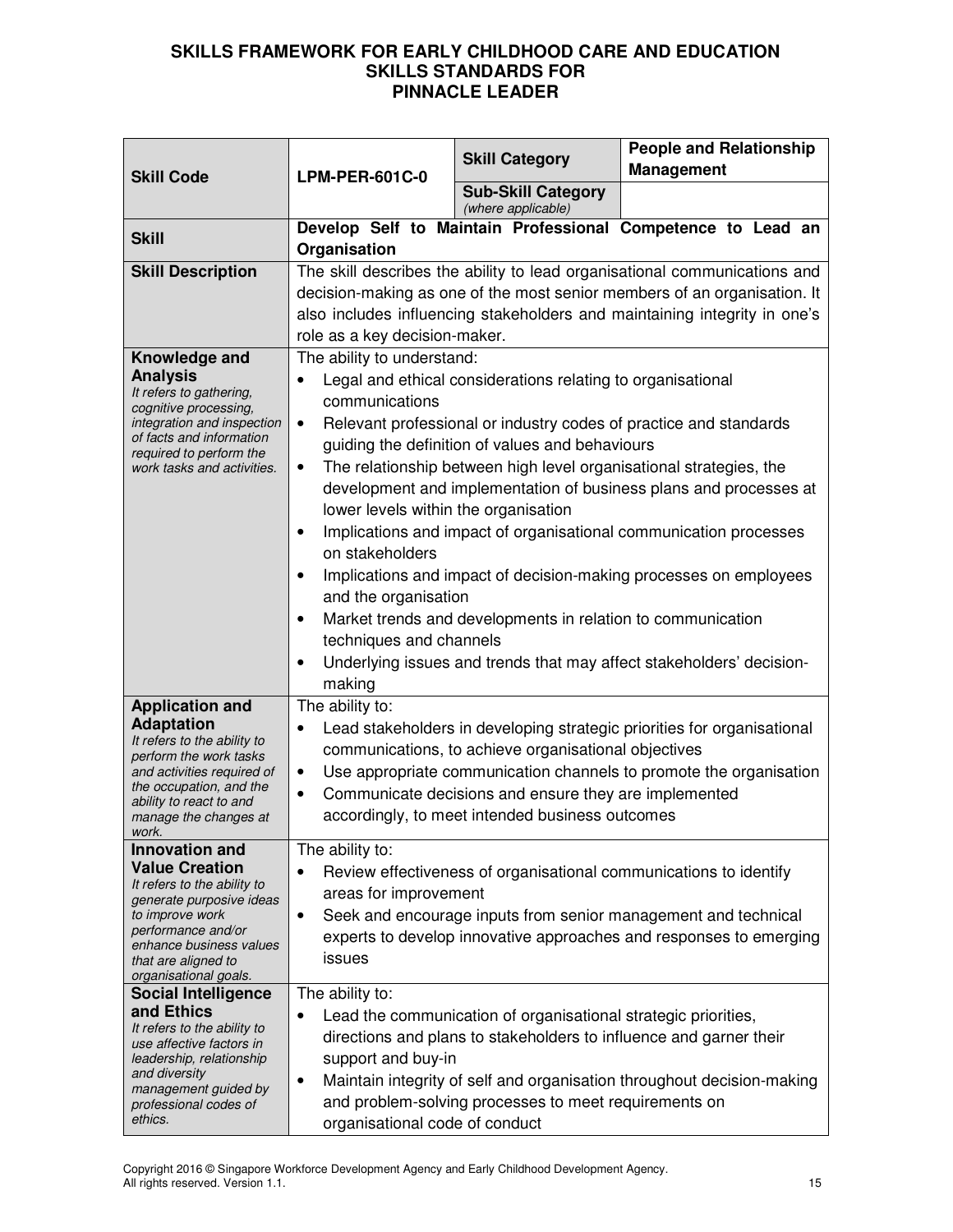| <b>Learning to Learn</b><br>It refers to the ability to<br>develop and improve<br>one's self within and<br>outside of one's area of<br>work. | The ability to:<br>Maintain awareness of market trends and organisational environment<br>to lead appropriate strategic responses |
|----------------------------------------------------------------------------------------------------------------------------------------------|----------------------------------------------------------------------------------------------------------------------------------|
| Range of                                                                                                                                     | N/A                                                                                                                              |
| <b>Application</b>                                                                                                                           |                                                                                                                                  |
| (where applicable)                                                                                                                           |                                                                                                                                  |
| It refers to the critical                                                                                                                    |                                                                                                                                  |
| circumstances and                                                                                                                            |                                                                                                                                  |
| contexts that the skill                                                                                                                      |                                                                                                                                  |
| may be demonstrated.                                                                                                                         |                                                                                                                                  |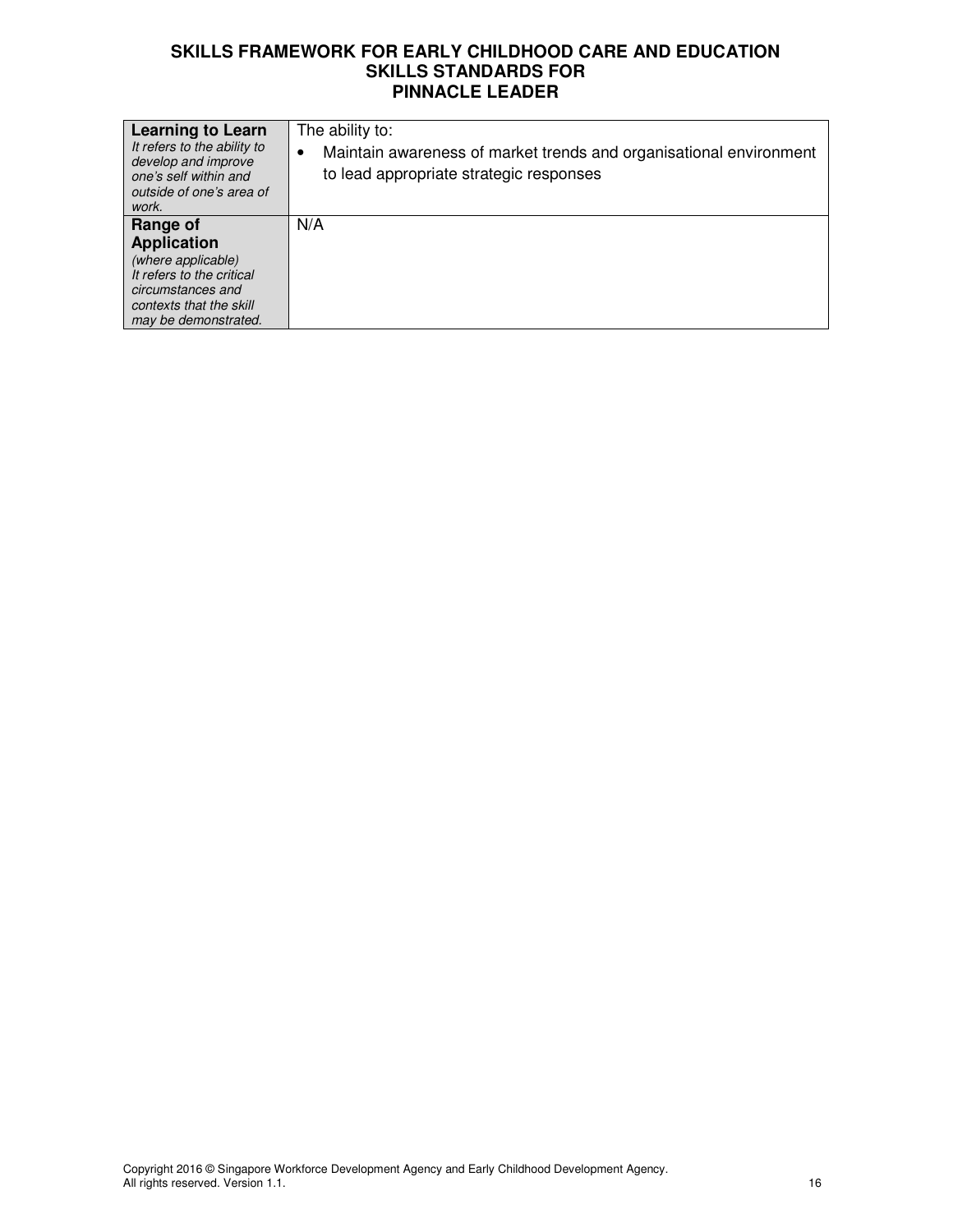|                                                                                          |                                                                                  | <b>Skill Category</b>                                                           | <b>Building Professional</b><br>Capacity                                                                                                   |  |  |
|------------------------------------------------------------------------------------------|----------------------------------------------------------------------------------|---------------------------------------------------------------------------------|--------------------------------------------------------------------------------------------------------------------------------------------|--|--|
| <b>Skill Code</b>                                                                        | ECC-BPC-8001-1.1                                                                 | <b>Sub-Skill Category</b>                                                       |                                                                                                                                            |  |  |
| <b>Skill</b>                                                                             |                                                                                  | (where applicable)<br>Mentor Leaders to Foster a Culture of Continuous Learning |                                                                                                                                            |  |  |
| <b>Skill Description</b>                                                                 |                                                                                  |                                                                                 | This skill describes the ability to facilitate sector-level professional                                                                   |  |  |
|                                                                                          |                                                                                  |                                                                                 | development via various platforms, such as sharing sessions, and                                                                           |  |  |
|                                                                                          |                                                                                  |                                                                                 | professional/networked learning communities. It includes mentoring                                                                         |  |  |
|                                                                                          |                                                                                  |                                                                                 | leaders in the development of professional development frameworks and                                                                      |  |  |
|                                                                                          |                                                                                  | structures, engaging early childhood educators                                  | in professional                                                                                                                            |  |  |
|                                                                                          |                                                                                  |                                                                                 | development, which includes strategies to promote reflective practice. It                                                                  |  |  |
|                                                                                          |                                                                                  |                                                                                 | also includes distilling learning on a culture supportive of continuous                                                                    |  |  |
|                                                                                          |                                                                                  |                                                                                 | learning, understanding dynamics and navigating skilfully to engage<br>leaders, role modelling good practices, and advocating professional |  |  |
|                                                                                          | development for early childhood educators.                                       |                                                                                 |                                                                                                                                            |  |  |
| Knowledge and                                                                            | The ability to understand:                                                       |                                                                                 |                                                                                                                                            |  |  |
| <b>Analysis</b>                                                                          |                                                                                  |                                                                                 | The works of key reseachers and scholars associated with teaching                                                                          |  |  |
| It refers to gathering,<br>cognitive processing,                                         |                                                                                  | and learning for children from birth to age 8                                   |                                                                                                                                            |  |  |
| integration and inspection<br>of facts and information                                   |                                                                                  |                                                                                 | Current research and key trends on ECCE curricula, teaching and                                                                            |  |  |
| required to perform the                                                                  | learning, and culture building                                                   |                                                                                 |                                                                                                                                            |  |  |
| work tasks and activities.                                                               | Adult learning principles and the different modes of professional<br>development |                                                                                 |                                                                                                                                            |  |  |
|                                                                                          | Strategies for building the fraternity of early childhood educators<br>$\bullet$ |                                                                                 |                                                                                                                                            |  |  |
|                                                                                          |                                                                                  | Collection and use of data and information for planning                         |                                                                                                                                            |  |  |
| <b>Application and</b>                                                                   | The ability to:                                                                  |                                                                                 |                                                                                                                                            |  |  |
| <b>Adaptation</b><br>It refers to the ability to                                         | Work with ECDA to:                                                               |                                                                                 |                                                                                                                                            |  |  |
| o Facilitate sharing sessions, professional/networked learning<br>perform the work tasks |                                                                                  |                                                                                 |                                                                                                                                            |  |  |
| and activities required of<br>the occupation, and the                                    |                                                                                  |                                                                                 | communities or continuous professional development courses for                                                                             |  |  |
| ability to react to and                                                                  | Leaders                                                                          |                                                                                 | ○ Communicate with Leaders on professional development initiatives                                                                         |  |  |
| manage the changes at<br>work.                                                           |                                                                                  |                                                                                 | Mentor Leaders in the development of frameworks and structures to                                                                          |  |  |
|                                                                                          |                                                                                  | engage early childhood educators in professional development                    |                                                                                                                                            |  |  |
|                                                                                          | initiatives                                                                      |                                                                                 |                                                                                                                                            |  |  |
|                                                                                          | ٠                                                                                | Mentor Leaders in strategies to promote reflective practice and                 |                                                                                                                                            |  |  |
|                                                                                          |                                                                                  | continuous learning among colleagues                                            |                                                                                                                                            |  |  |
| <b>Innovation and</b>                                                                    | The ability to:                                                                  |                                                                                 |                                                                                                                                            |  |  |
| <b>Value Creation</b>                                                                    | Work with ECDA to:                                                               |                                                                                 |                                                                                                                                            |  |  |
| It refers to the ability to<br>generate purposive ideas                                  |                                                                                  |                                                                                 | $\circ$ Distil learning on a culture supportive of continuous learning for                                                                 |  |  |
| to improve work                                                                          | sharing                                                                          |                                                                                 |                                                                                                                                            |  |  |
| performance and/or<br>enhance business values                                            | $\circ$                                                                          |                                                                                 | Initiate platforms for sharing good practices in building a culture of                                                                     |  |  |
| that are aligned to<br>organisational goals.                                             | continuous learning                                                              |                                                                                 |                                                                                                                                            |  |  |
|                                                                                          |                                                                                  | building of a culture of continuous learning                                    | Foster a culture of reflective practice and research in the course of                                                                      |  |  |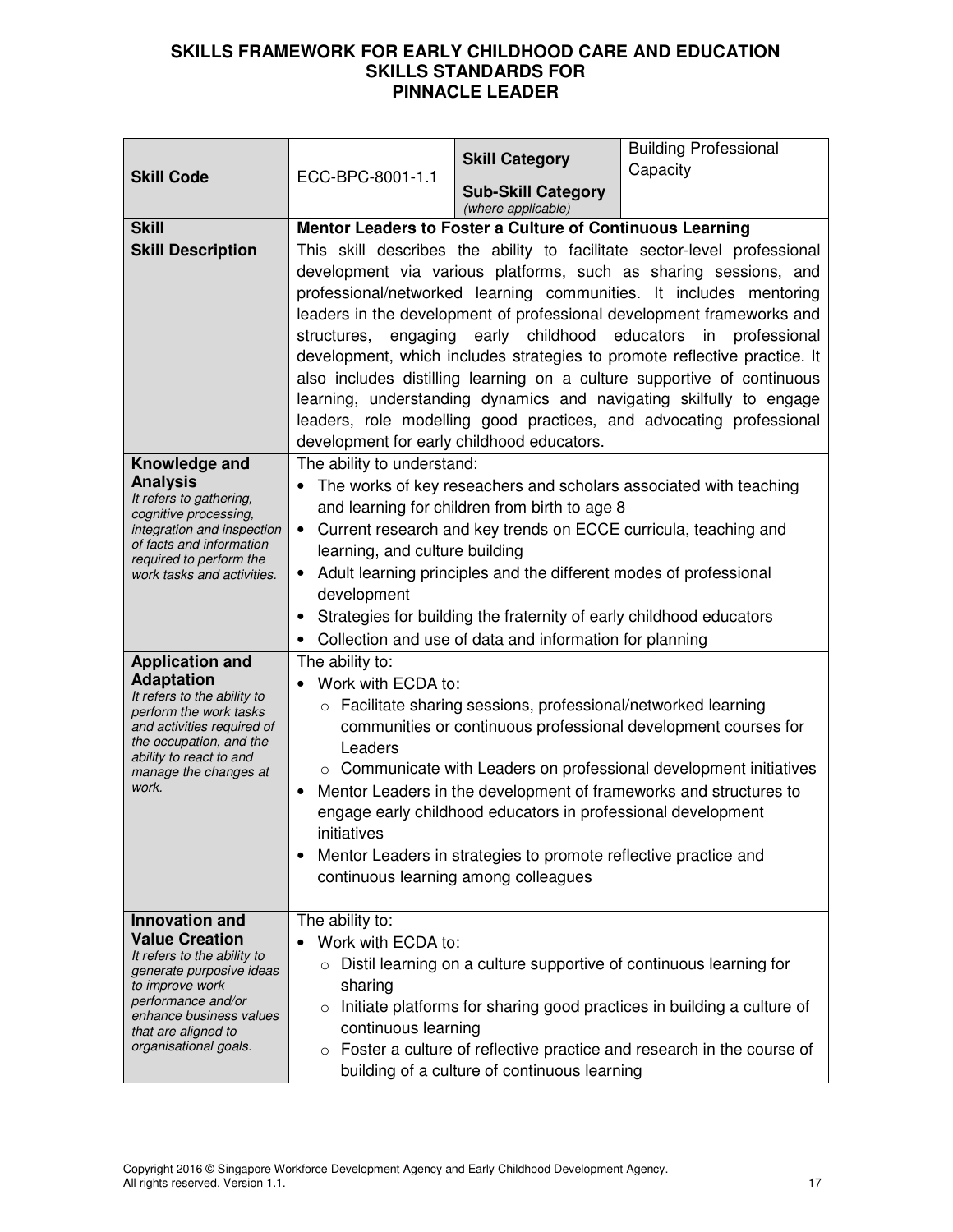| <b>Social Intelligence</b><br>and Ethics<br>It refers to the ability to<br>use affective factors in<br>leadership, relationship<br>and diversity<br>management guided by<br>professional codes of<br>ethics. | The ability to:<br>Understand dynamics and navigate skilfully to engage Leaders from<br>different backgrounds in conversations on building a culture of<br>continuous learning<br>Role model good practices in building a culture of continuous learning<br>$\bullet$<br>Advocate professional development among early childhood educators                                                                                                                                                                                                                                                                                                                                                                                              |
|--------------------------------------------------------------------------------------------------------------------------------------------------------------------------------------------------------------|-----------------------------------------------------------------------------------------------------------------------------------------------------------------------------------------------------------------------------------------------------------------------------------------------------------------------------------------------------------------------------------------------------------------------------------------------------------------------------------------------------------------------------------------------------------------------------------------------------------------------------------------------------------------------------------------------------------------------------------------|
| <b>Learning to Learn</b><br>It refers to the ability to<br>develop and improve<br>one's self within and<br>outside of one's area of<br>work.                                                                 | The ability to:<br>Role model continuous professional learning and demonstrate the<br>ability to learn with other early childhood educators at every<br>opportunity<br>Practise and disseminate knowledge in localand international<br>$\bullet$<br>publications and/or meetings                                                                                                                                                                                                                                                                                                                                                                                                                                                        |
| Range of<br><b>Application</b><br>(where applicable)<br>It refers to the critical<br>circumstances and<br>contexts that the skill<br>may be demonstrated.                                                    | Strategies for building the fraternity of early childhood educators may<br>include, but are not limited to:<br>Forming professional/networked learning communities<br>Sharing of knowledge and information via common platforms<br>Collaborating with external experts<br>٠<br><b>Mentoring leaders</b><br>$\bullet$<br>Encouraging educators to take ownership of their professional<br>$\bullet$<br>development<br>Communicating with Leaders on professional development initiatives may<br>include, but are not limited to:<br>• Addressing questions on how the initiatives can be helpful through<br>sharing personal experience<br>Suggesting to Leaders how they can support their teachers involved in<br>٠<br>the initiatives |

Remarks:

This Skills Standard should be referenced together with:

• **LPM-DEV-601C-0** Lead organisational succession planning, capability development and employee engagement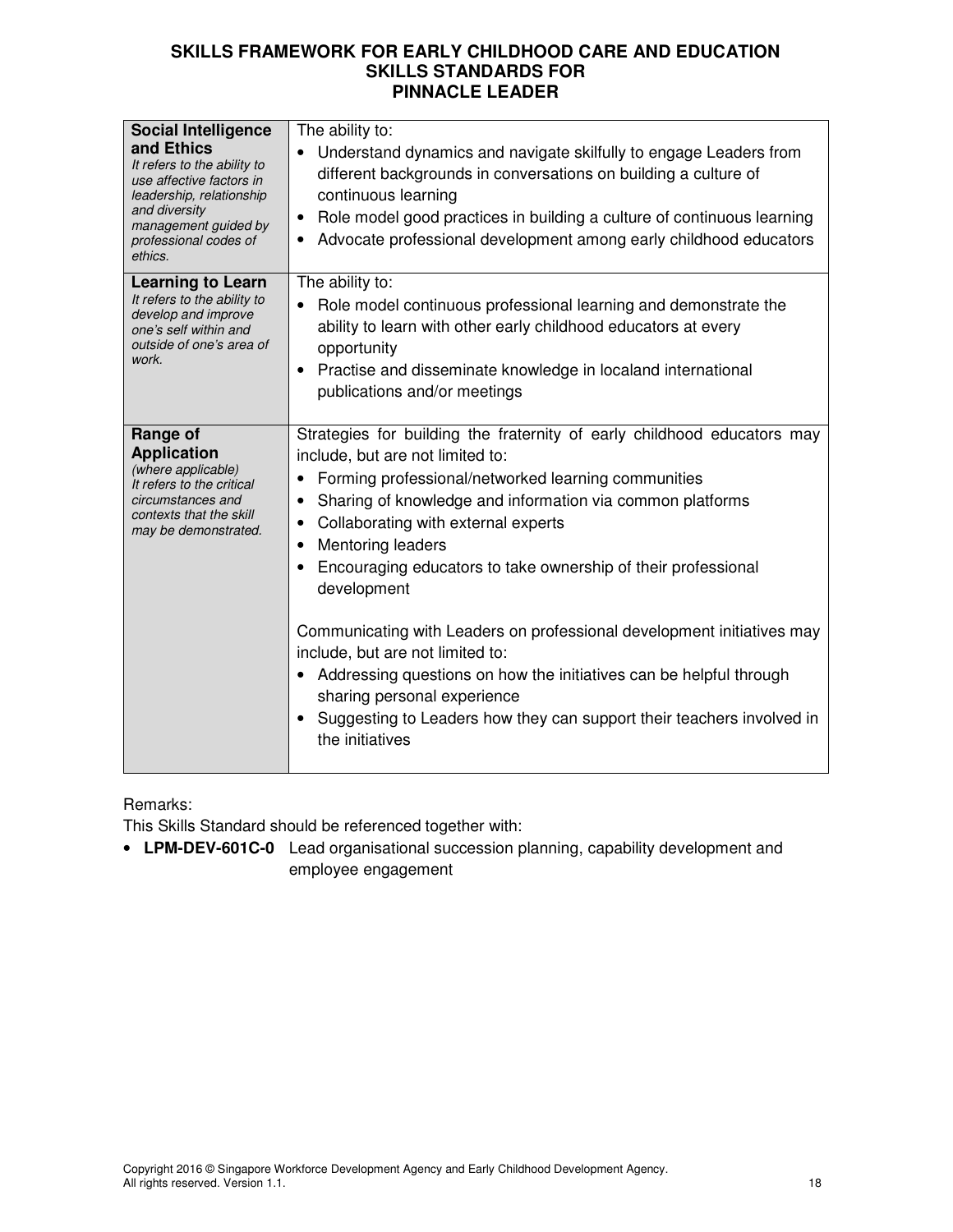|                                                                                                                                                                                                                            |                                                                                                                                                                                                                                                                                                                                                                                                                                                                                                                                                                                                                                                                                                                                                                                                                                                            | <b>Skill Category</b>                           | <b>Develop People</b>                                                                                                                                                                                          |
|----------------------------------------------------------------------------------------------------------------------------------------------------------------------------------------------------------------------------|------------------------------------------------------------------------------------------------------------------------------------------------------------------------------------------------------------------------------------------------------------------------------------------------------------------------------------------------------------------------------------------------------------------------------------------------------------------------------------------------------------------------------------------------------------------------------------------------------------------------------------------------------------------------------------------------------------------------------------------------------------------------------------------------------------------------------------------------------------|-------------------------------------------------|----------------------------------------------------------------------------------------------------------------------------------------------------------------------------------------------------------------|
| <b>Skill Code</b>                                                                                                                                                                                                          | <b>LPM-DEV-601C-0</b>                                                                                                                                                                                                                                                                                                                                                                                                                                                                                                                                                                                                                                                                                                                                                                                                                                      | <b>Sub-Skill Category</b><br>(where applicable) |                                                                                                                                                                                                                |
| <b>Skill</b>                                                                                                                                                                                                               | Lead Organisational Succession Planning, Capability Development<br>and Employee Engagement                                                                                                                                                                                                                                                                                                                                                                                                                                                                                                                                                                                                                                                                                                                                                                 |                                                 |                                                                                                                                                                                                                |
| <b>Skill Description</b>                                                                                                                                                                                                   | This skill describes the ability to identify and groom successors, support<br>organisational learning and development and engage employees to<br>develop a strong organisational base.                                                                                                                                                                                                                                                                                                                                                                                                                                                                                                                                                                                                                                                                     |                                                 |                                                                                                                                                                                                                |
| Knowledge and<br><b>Analysis</b><br>It refers to gathering,<br>cognitive processing,<br>integration and inspection<br>of facts and information<br>required to perform the<br>work tasks and activities.                    | The ability to understand:<br>Legal and ethical considerations relating to succession planning and<br>organisational learning and development<br>Organisational policies and procedures relating to succession<br>$\bullet$<br>planning, and organisational learning and development<br>Relevant professional or industry codes of practice and standards<br>$\bullet$<br>relating to learning and development<br>Implications and impact on employees and the organisation arising<br>from succession management processes, learning and development<br>processes and engagement activities<br>The relationship between engagement and performance<br>Concepts and theories of succession planning and employee<br>engagement<br>Market trends and developments in relation to succession<br>management, employee engagement and learning and development |                                                 |                                                                                                                                                                                                                |
| <b>Application and</b><br><b>Adaptation</b><br>It refers to the ability to<br>perform the work tasks<br>and activities required of<br>the occupation, and the<br>ability to react to and<br>manage the changes at<br>work. | The ability to:<br>Develop a succession management strategy, in consultation with the<br>human resources function and other relevant personnel, to facilitate<br>succession planning<br>Identify critical roles and feeder positions to provide opportunities to<br>$\bullet$<br>groom successors<br>Work with managers and identified successors to create and<br>$\bullet$<br>implement development and retention plans<br>Prioritise learning and development programmes to support<br>employees in the development of their professional, technical and<br>managerial competencies<br>Empower senior managers to demonstrate independence and<br>responsibility for their personal development<br>Promote engagement strategies to improve organisational<br>performance                                                                               |                                                 |                                                                                                                                                                                                                |
| Innovation and<br><b>Value Creation</b><br>It refers to the ability to<br>generate purposive ideas<br>to improve work<br>performance and/or<br>enhance business values<br>that are aligned to<br>organisational goals.     | The ability to:<br>identify areas for improvement<br>$\bullet$<br>identify areas for improvement                                                                                                                                                                                                                                                                                                                                                                                                                                                                                                                                                                                                                                                                                                                                                           |                                                 | Review the effectiveness of succession management approaches to<br>Consult stakeholders to identify learning and development issues, and<br>review existing learning and development systems and processes, to |
| <b>Social Intelligence</b><br>and Ethics<br>It refers to the ability to                                                                                                                                                    | The ability to:<br>Assess the organisation's emotional climate towards the learning and<br>development programmes, and exercise organisational awareness in                                                                                                                                                                                                                                                                                                                                                                                                                                                                                                                                                                                                                                                                                                |                                                 |                                                                                                                                                                                                                |

Copyright 2016 © Singapore Workforce Development Agency and Early Childhood Development Agency. All rights reserved. Version 1.1. 19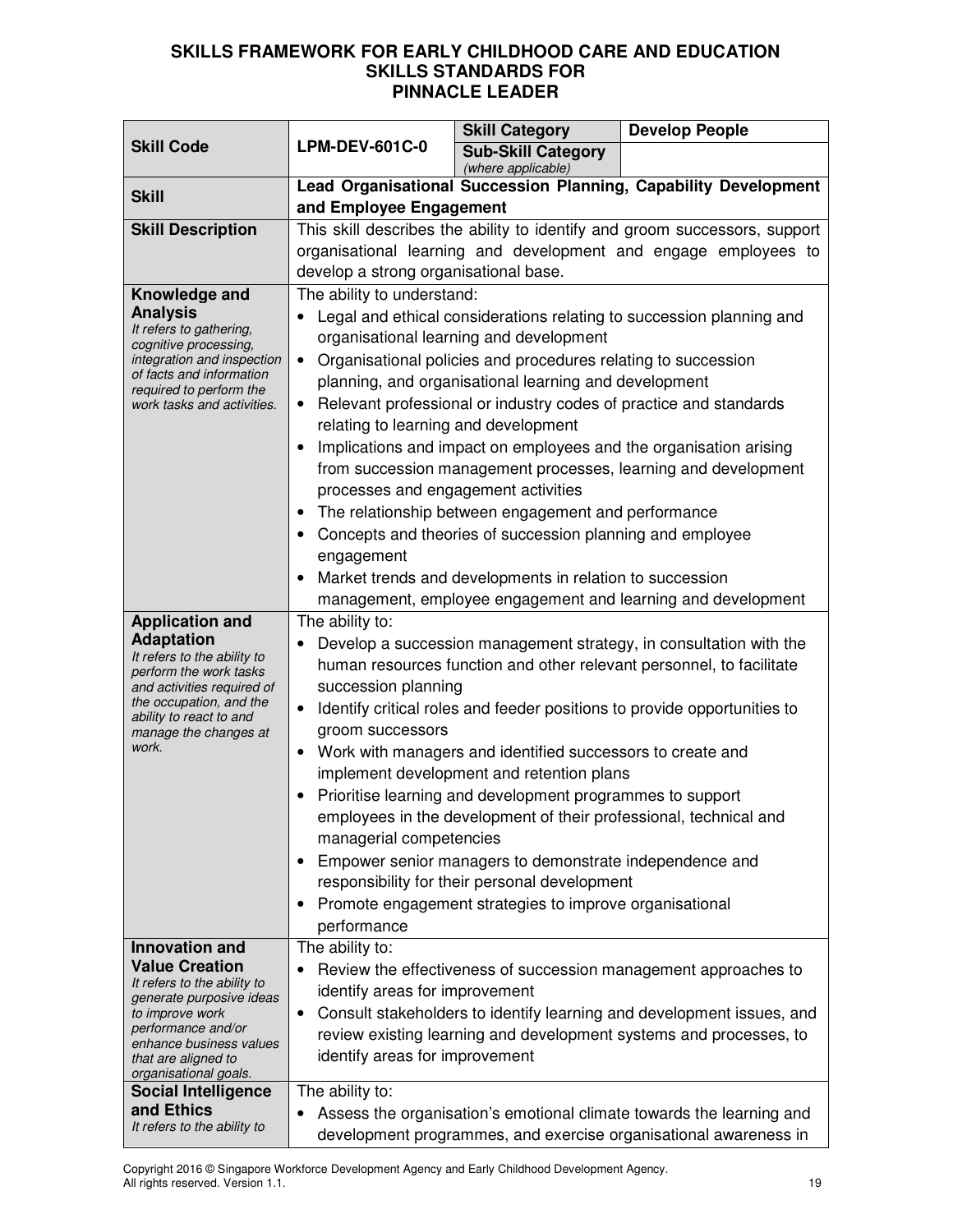| use affective factors in<br>leadership, relationship<br>and diversity<br>management guided by<br>professional codes of<br>ethics.             | addressing employees' concerns                                                                                                                                                                                                             |
|-----------------------------------------------------------------------------------------------------------------------------------------------|--------------------------------------------------------------------------------------------------------------------------------------------------------------------------------------------------------------------------------------------|
| <b>Learning to Learn</b>                                                                                                                      | The ability to:                                                                                                                                                                                                                            |
| It refers to the ability to<br>develop and improve<br>one's self within and<br>outside of one's area of<br>work.                              | Keep abreast of succession planning management practices by<br>٠<br>subscribing to diverse learning channels and participating in peer<br>discussion platforms to enhance own knowledge and performance in<br>managing succession planning |
| Range of                                                                                                                                      | N/A                                                                                                                                                                                                                                        |
| <b>Application</b><br>(where applicable)<br>It refers to the critical<br>circumstances and<br>contexts that the skill<br>may be demonstrated. |                                                                                                                                                                                                                                            |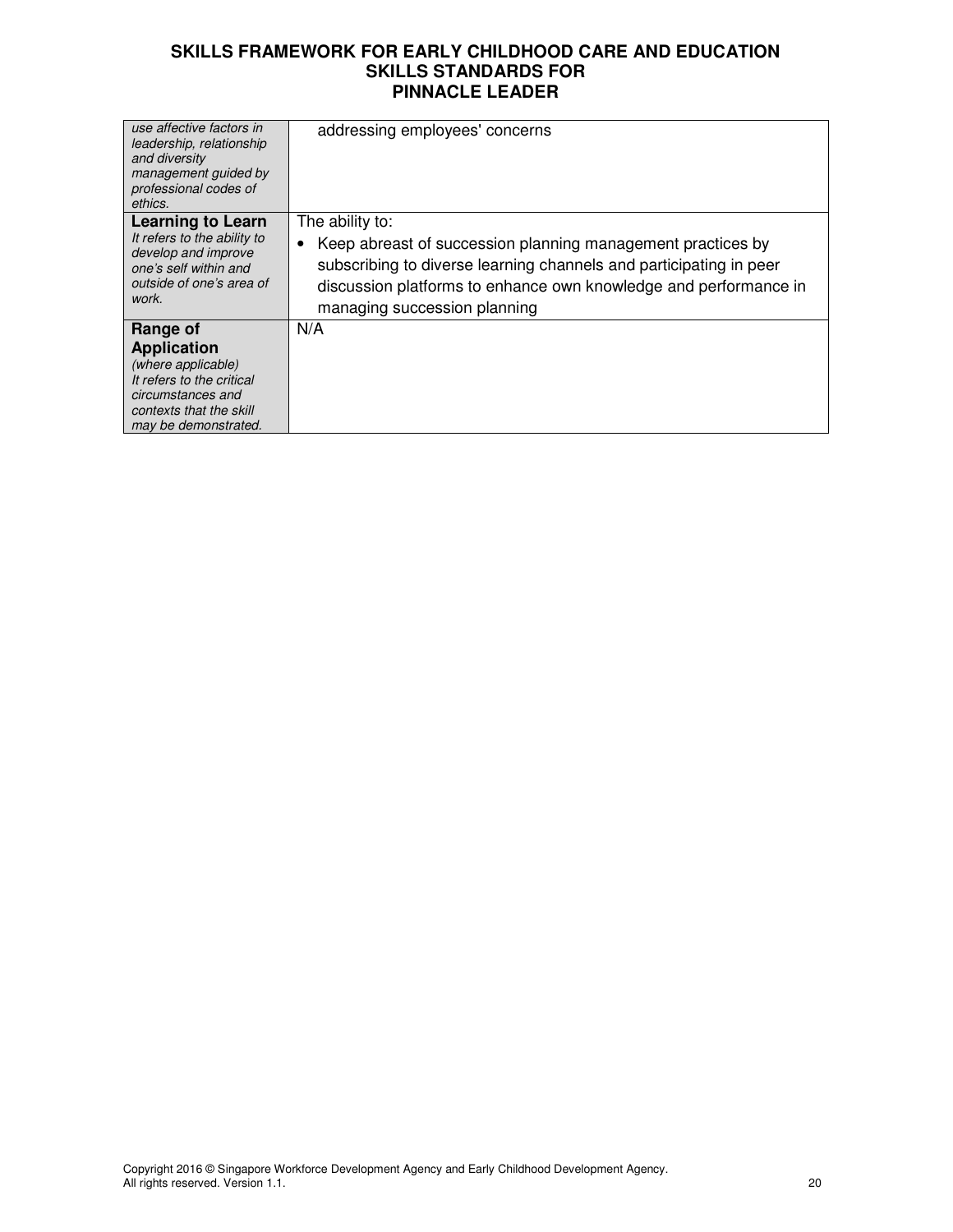|                                                                                                                                                                                                                                                                                                                                                                                                                      |                                                                                                                                                                                                                                                                                                                                                                                                                                              |                                                                                                                                                                                                                                                                                                                            | <b>Building Professional</b>                                          |
|----------------------------------------------------------------------------------------------------------------------------------------------------------------------------------------------------------------------------------------------------------------------------------------------------------------------------------------------------------------------------------------------------------------------|----------------------------------------------------------------------------------------------------------------------------------------------------------------------------------------------------------------------------------------------------------------------------------------------------------------------------------------------------------------------------------------------------------------------------------------------|----------------------------------------------------------------------------------------------------------------------------------------------------------------------------------------------------------------------------------------------------------------------------------------------------------------------------|-----------------------------------------------------------------------|
| <b>Skill Code</b>                                                                                                                                                                                                                                                                                                                                                                                                    | ECC-BPC-8002-1.1                                                                                                                                                                                                                                                                                                                                                                                                                             | <b>Skill Category</b>                                                                                                                                                                                                                                                                                                      | Capacity                                                              |
|                                                                                                                                                                                                                                                                                                                                                                                                                      |                                                                                                                                                                                                                                                                                                                                                                                                                                              | <b>Sub-Skill Category</b><br>(where applicable)                                                                                                                                                                                                                                                                            |                                                                       |
| <b>Skill</b>                                                                                                                                                                                                                                                                                                                                                                                                         |                                                                                                                                                                                                                                                                                                                                                                                                                                              | <b>Champion Professional Development Initiatives</b>                                                                                                                                                                                                                                                                       |                                                                       |
| <b>Skill Description</b>                                                                                                                                                                                                                                                                                                                                                                                             | describes the ability to champion and conceptualise<br>skill<br>This<br>professional development initiatives, in partnership with ECDA, and<br>establish platforms with Centre Leaders for obtaining feedback on these<br>initiatives. It includes role modelling by participation in ECDA's<br>professional development initiatives, and keeping abreast of the latest<br>research and key trends in professional development.              |                                                                                                                                                                                                                                                                                                                            |                                                                       |
| Knowledge and                                                                                                                                                                                                                                                                                                                                                                                                        | The ability to understand:                                                                                                                                                                                                                                                                                                                                                                                                                   |                                                                                                                                                                                                                                                                                                                            |                                                                       |
| <b>Analysis</b><br>It refers to gathering,<br>cognitive processing,<br>integration and inspection<br>of facts and information<br>required to perform the<br>work tasks and activities.                                                                                                                                                                                                                               | Strategies for engaging early childhood educators in professional<br>development initiatives<br>Strategies for guiding Centre Leaders in engaging colleagues in<br>professional development initiatives<br>Strategies for directing early childhood educators towards existing<br>$\bullet$<br>professional development resources and platforms<br>Current research and key trends in early childhood educators'<br>professional development |                                                                                                                                                                                                                                                                                                                            |                                                                       |
| <b>Application and</b>                                                                                                                                                                                                                                                                                                                                                                                               | The ability to:                                                                                                                                                                                                                                                                                                                                                                                                                              |                                                                                                                                                                                                                                                                                                                            |                                                                       |
| <b>Adaptation</b><br>It refers to the ability to<br>perform the work tasks<br>and activities required of<br>the occupation, and the<br>ability to react to and<br>manage the changes at<br>work.                                                                                                                                                                                                                     | initiatives<br>professional development initiatives                                                                                                                                                                                                                                                                                                                                                                                          | Role model by participating in ECDA's professional development<br>Work with ECDA to communicate with Centre Leaders on                                                                                                                                                                                                     |                                                                       |
| <b>Innovation and</b>                                                                                                                                                                                                                                                                                                                                                                                                | The ability to:                                                                                                                                                                                                                                                                                                                                                                                                                              |                                                                                                                                                                                                                                                                                                                            |                                                                       |
| <b>Value Creation</b><br>It refers to the ability to<br>generate purposive ideas<br>to improve work<br>performance and/or<br>enhance business values<br>that are aligned to<br>organisational goals.<br><b>Social Intelligence</b><br>and Ethics<br>It refers to the ability to<br>use affective factors in<br>leadership, relationship<br>and diversity<br>management guided by<br>professional codes of<br>ethics. | Work with ECDA to:<br>$\circ$<br>childhood educators<br>The ability to:                                                                                                                                                                                                                                                                                                                                                                      | Establish platforms for gathering input from early childhood<br>educators on areas of professional development needed<br>Conceptualise professional development initiatives for early<br>Collaborate with ECDA to obtain feedback, formally and informally,<br>from Centre Leaders on professional development initiatives |                                                                       |
| <b>Learning to Learn</b>                                                                                                                                                                                                                                                                                                                                                                                             | The ability to:                                                                                                                                                                                                                                                                                                                                                                                                                              |                                                                                                                                                                                                                                                                                                                            |                                                                       |
| It refers to the ability to<br>develop and improve<br>one's self within and<br>outside of one's area of<br>work.                                                                                                                                                                                                                                                                                                     | exchanges                                                                                                                                                                                                                                                                                                                                                                                                                                    | development by participating in international conferences and                                                                                                                                                                                                                                                              | Learn about latest research and key trends in educators' professional |
| Range of                                                                                                                                                                                                                                                                                                                                                                                                             |                                                                                                                                                                                                                                                                                                                                                                                                                                              |                                                                                                                                                                                                                                                                                                                            | Communicating with Centre Leaders on professional development         |
| <b>Application</b><br>(where applicable)                                                                                                                                                                                                                                                                                                                                                                             | initiatives may include, but is not limited to:                                                                                                                                                                                                                                                                                                                                                                                              |                                                                                                                                                                                                                                                                                                                            |                                                                       |

Copyright 2016 © Singapore Workforce Development Agency and Early Childhood Development Agency. All rights reserved. Version 1.1. 21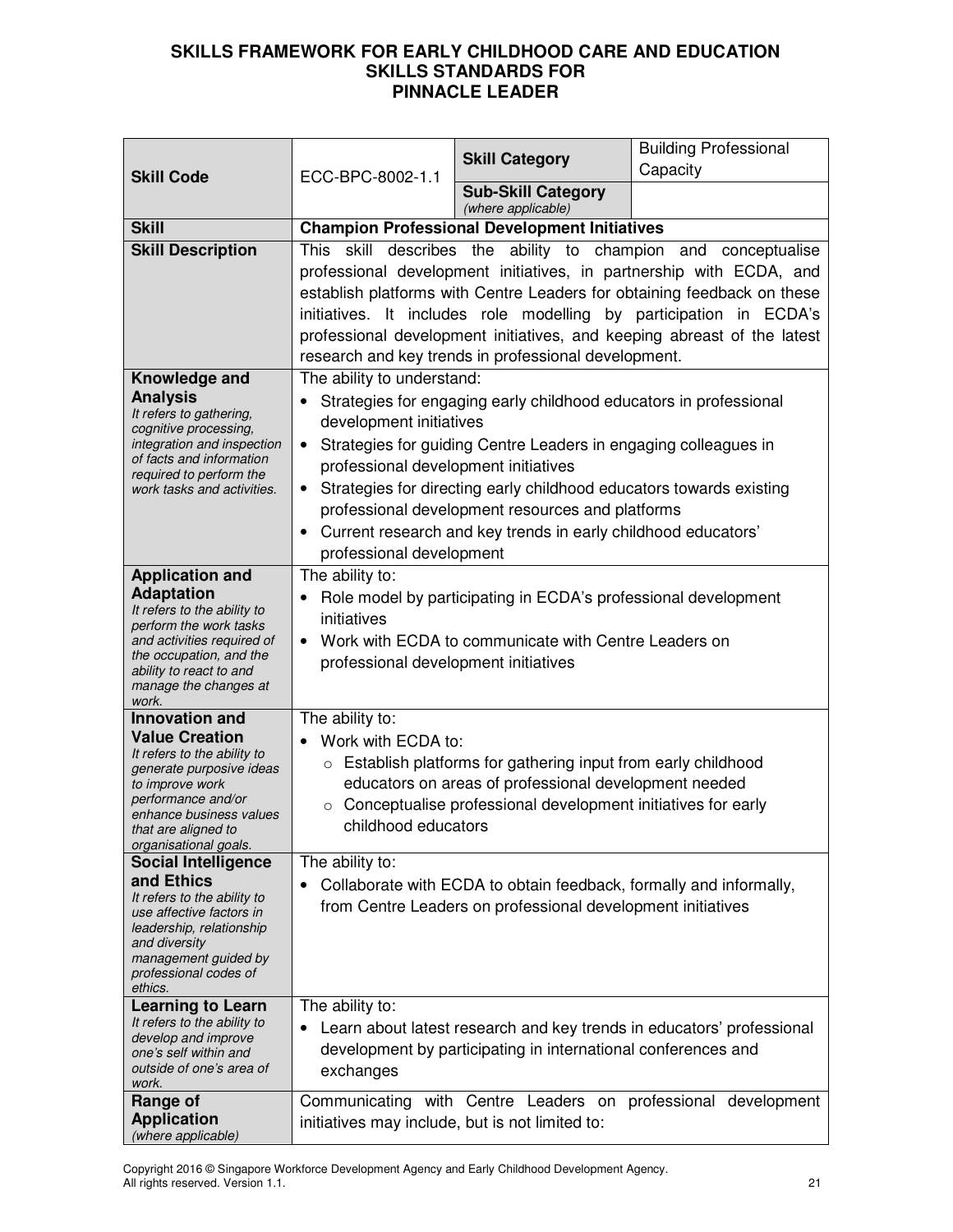| It refers to the critical<br>circumstances and<br>contexts that the skill may<br>be demonstrated. | Addressing questions on how the initiatives can be helpful through<br>using personal experience |
|---------------------------------------------------------------------------------------------------|-------------------------------------------------------------------------------------------------|
|                                                                                                   | Suggesting to Centre Leaders how they can support their teachers<br>involved in the initiatives |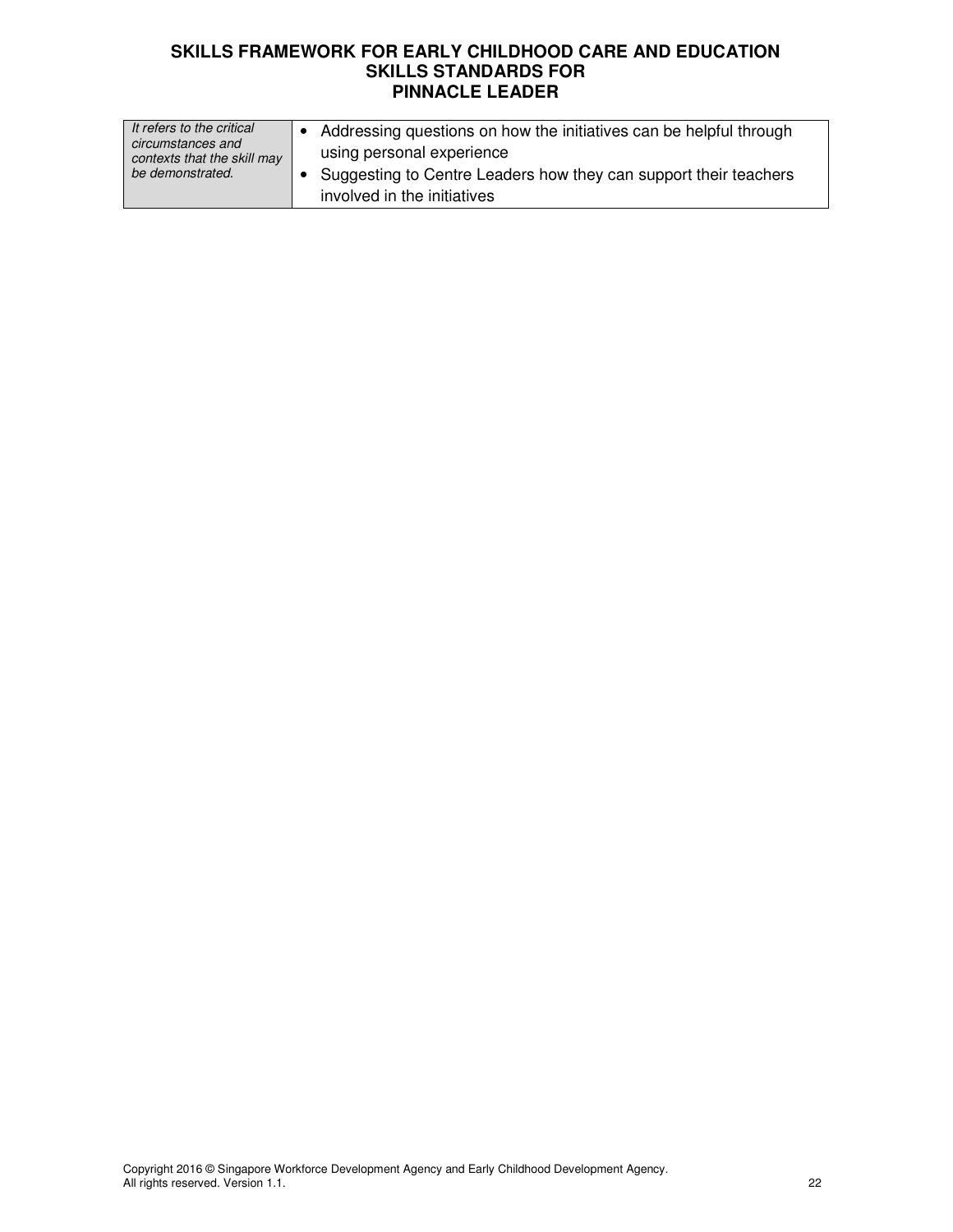|                                                                                                                                                                                                                               |                                                                                                                                                                                                                                                                                                                                                                                                                                                                                                                                                                                                                                                                                                       | <b>Skill Category</b>                                                                                                                                                                  | <b>Building Sectoral Capacity</b>                                                                                                                                                                                                                                                                                                                                      |  |
|-------------------------------------------------------------------------------------------------------------------------------------------------------------------------------------------------------------------------------|-------------------------------------------------------------------------------------------------------------------------------------------------------------------------------------------------------------------------------------------------------------------------------------------------------------------------------------------------------------------------------------------------------------------------------------------------------------------------------------------------------------------------------------------------------------------------------------------------------------------------------------------------------------------------------------------------------|----------------------------------------------------------------------------------------------------------------------------------------------------------------------------------------|------------------------------------------------------------------------------------------------------------------------------------------------------------------------------------------------------------------------------------------------------------------------------------------------------------------------------------------------------------------------|--|
| <b>Skill Code</b>                                                                                                                                                                                                             | ECC-BSC-8001-1.1                                                                                                                                                                                                                                                                                                                                                                                                                                                                                                                                                                                                                                                                                      | <b>Sub-Skill Category</b>                                                                                                                                                              |                                                                                                                                                                                                                                                                                                                                                                        |  |
|                                                                                                                                                                                                                               |                                                                                                                                                                                                                                                                                                                                                                                                                                                                                                                                                                                                                                                                                                       | (where applicable)                                                                                                                                                                     |                                                                                                                                                                                                                                                                                                                                                                        |  |
| <b>Skill</b>                                                                                                                                                                                                                  | Advocate the Vision, Mission, Values and Philosophy of the Early<br><b>Childhood Sector</b>                                                                                                                                                                                                                                                                                                                                                                                                                                                                                                                                                                                                           |                                                                                                                                                                                        |                                                                                                                                                                                                                                                                                                                                                                        |  |
| <b>Skill Description</b>                                                                                                                                                                                                      | The skill describes the ability to mentor, guide and lead Centre Leaders<br>in developing, articulating and aligning the centre's focus, direction,<br>strategic plans and processes to the ECCE sector's vision, mission,<br>values and philosophy. It also includes collaborating with ECDA and<br>community partners to share and raise awareness of the vision, mission,<br>values and philosophy of the ECCE sector, understanding its importance<br>and understanding the role of leadership in advocating and reviewing the<br>vision, mission, values and philosophy of the sector.                                                                                                           |                                                                                                                                                                                        |                                                                                                                                                                                                                                                                                                                                                                        |  |
| Knowledge and<br><b>Analysis</b><br>It refers to gathering,<br>cognitive processing,<br>integration and inspection<br>of facts and information<br>required to perform the<br>work tasks and activities.                       | The ability to understand:<br>The role of leadership in advocating the vision, mission, values and<br>٠<br>philosophy of the ECCE sector<br>Strategies to establish a shared understanding of sector's vision,<br>mission and values<br>The importance of early childhood educators developing their personal<br>philosophy of the ECCE sector<br>The importance of the vision, mission and values remaining relevant<br>$\bullet$<br>and applicable to the ECCE sector<br>Strategies for reviewing and refining the vision, mission and values of<br>the ECCE sector<br>Strategies for guiding community partners in understanding the vision,<br>mission, values and philopsophy of the ECCE sector |                                                                                                                                                                                        |                                                                                                                                                                                                                                                                                                                                                                        |  |
| <b>Application and</b><br><b>Adaptation</b><br>It refers to the ability to<br>perform the work tasks<br>and activities required of<br>the occupation, and the<br>ability to react to and<br>manage the changes at<br>work.    | The ability to:<br>$\bullet$<br>values and philosophy<br>sector<br>$\bullet$<br>locally and internationally                                                                                                                                                                                                                                                                                                                                                                                                                                                                                                                                                                                           | philosophy of early childhood professional practice<br>Lead Centre Leaders in ensuring alignment of the centres' focus,<br>Collaborate with community partners in programmes to spread | Mentor and guide Centre Leaders as they develop and articulate a<br>direction, strategic plans and processes to the sector's vision, mission,<br>awareness of the vision, mission, values and philosophy of the ECCE<br>Work with ECDA to create platforms for sharing up-to-date information<br>on the development of the early childhood professional practice, both |  |
| <b>Innovation and</b><br><b>Value Creation</b><br>It refers to the ability to<br>generate purposive ideas<br>to improve work<br>performance and/or<br>enhance business values<br>that are aligned to<br>organisational goals. | N/A                                                                                                                                                                                                                                                                                                                                                                                                                                                                                                                                                                                                                                                                                                   |                                                                                                                                                                                        |                                                                                                                                                                                                                                                                                                                                                                        |  |
| <b>Social Intelligence</b><br>and Ethics<br>It refers to the ability to                                                                                                                                                       | N/A                                                                                                                                                                                                                                                                                                                                                                                                                                                                                                                                                                                                                                                                                                   |                                                                                                                                                                                        |                                                                                                                                                                                                                                                                                                                                                                        |  |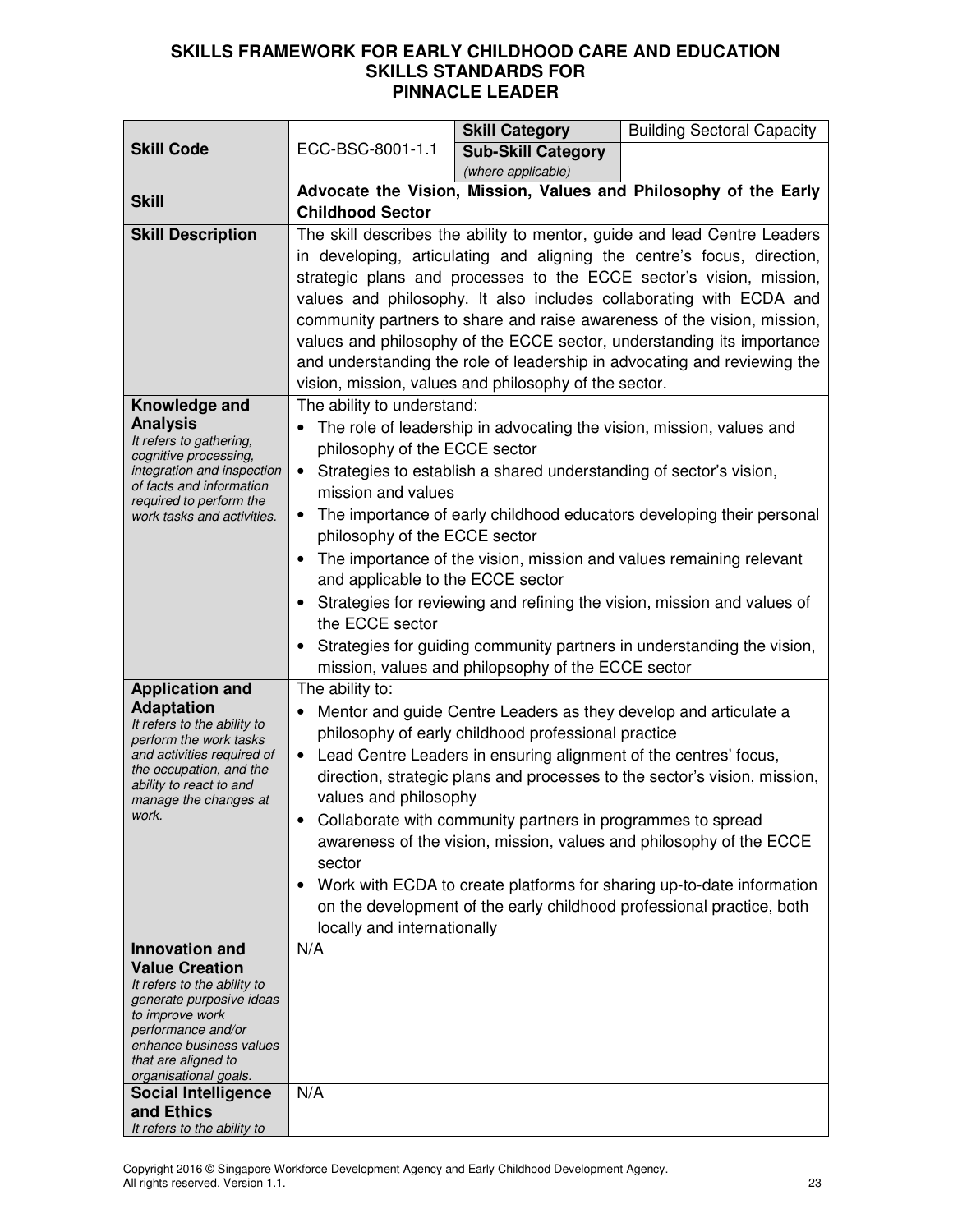| use affective factors in                          |     |
|---------------------------------------------------|-----|
| leadership, relationship<br>and diversity         |     |
| management guided by                              |     |
| professional codes of<br>ethics.                  |     |
| <b>Learning to Learn</b>                          | N/A |
| It refers to the ability to                       |     |
| develop and improve                               |     |
| one's self within and<br>outside of one's area of |     |
| work.                                             |     |
| Range of                                          | N/A |
| <b>Application</b>                                |     |
| (where applicable)                                |     |
| It refers to the critical                         |     |
| circumstances and<br>contexts that the skill      |     |
| may be demonstrated.                              |     |
|                                                   |     |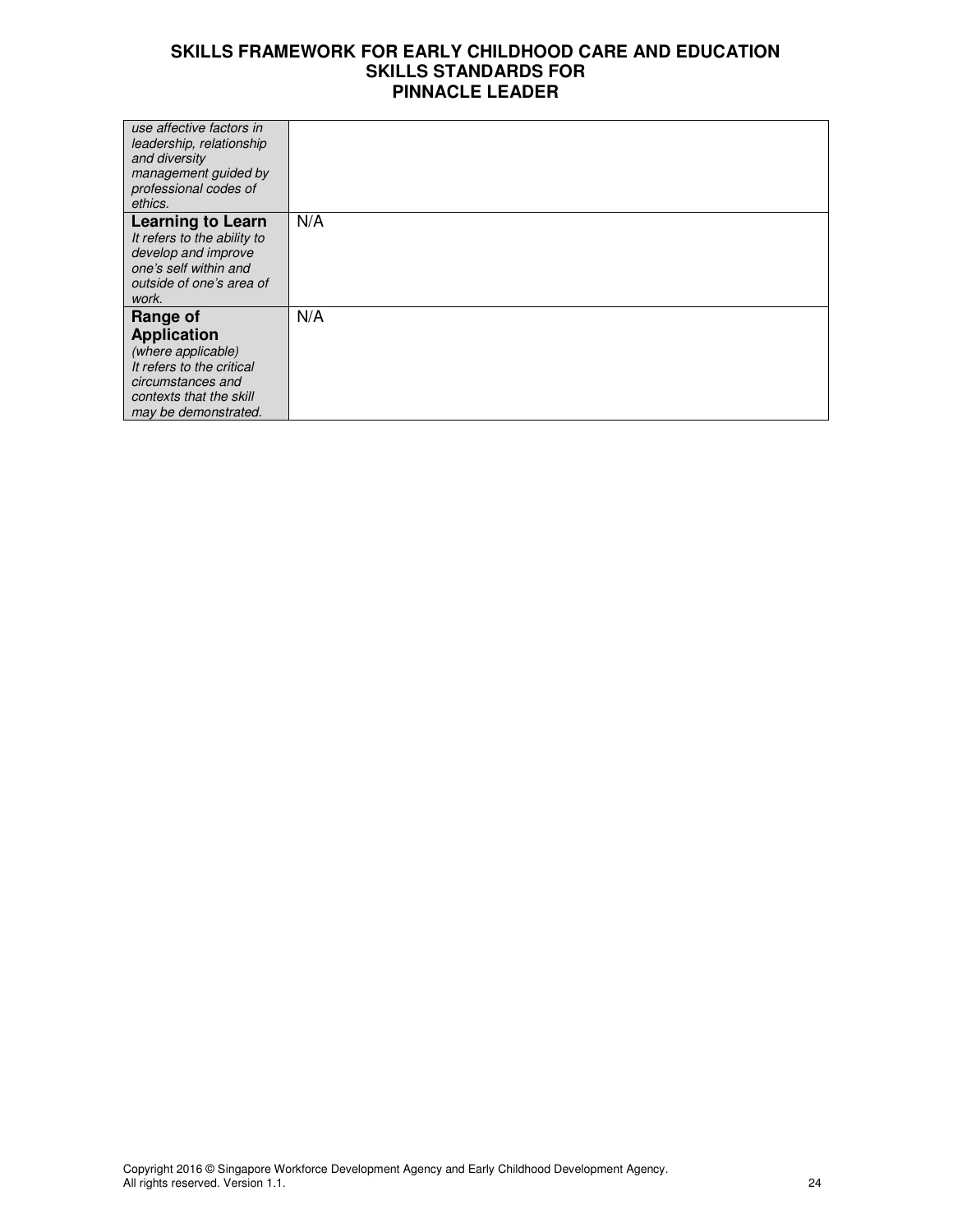|                                                                                                                                                                                                                               | ECC-BSC-8002-1.1                                                                                                                                                                                                                                                                                                                                                                                                                                                                                                                                                                                                                                                                                                                                                      | <b>Skill Category</b>                                                                                                                                                                                                                                                                                                                                                                                                                   | <b>Building Sectoral Capacity</b>                                                                                                             |  |
|-------------------------------------------------------------------------------------------------------------------------------------------------------------------------------------------------------------------------------|-----------------------------------------------------------------------------------------------------------------------------------------------------------------------------------------------------------------------------------------------------------------------------------------------------------------------------------------------------------------------------------------------------------------------------------------------------------------------------------------------------------------------------------------------------------------------------------------------------------------------------------------------------------------------------------------------------------------------------------------------------------------------|-----------------------------------------------------------------------------------------------------------------------------------------------------------------------------------------------------------------------------------------------------------------------------------------------------------------------------------------------------------------------------------------------------------------------------------------|-----------------------------------------------------------------------------------------------------------------------------------------------|--|
| <b>Skill Code</b>                                                                                                                                                                                                             |                                                                                                                                                                                                                                                                                                                                                                                                                                                                                                                                                                                                                                                                                                                                                                       | <b>Sub-Skill Category</b><br>(where applicable)                                                                                                                                                                                                                                                                                                                                                                                         |                                                                                                                                               |  |
| <b>Skill</b>                                                                                                                                                                                                                  | Inspire Innovation and Progress within the Sector                                                                                                                                                                                                                                                                                                                                                                                                                                                                                                                                                                                                                                                                                                                     |                                                                                                                                                                                                                                                                                                                                                                                                                                         |                                                                                                                                               |  |
| <b>Skill Description</b>                                                                                                                                                                                                      | This skill describes the ability to engage centre leaders and community<br>partners in establishing a culture that encourages and supports<br>innovation in teaching and learning. It also includes understanding the<br>role of leadership in inspiring innovation and progress within the ECCE<br>sector, strategies for encouraging risk-taking, facilitating and managing<br>change positively and strategies for facilitating generative conversations.                                                                                                                                                                                                                                                                                                          |                                                                                                                                                                                                                                                                                                                                                                                                                                         |                                                                                                                                               |  |
| Knowledge and<br><b>Analysis</b><br>It refers to gathering,<br>cognitive processing,<br>integration and inspection<br>of facts and information<br>required to perform the<br>work tasks and activities.                       | The ability to understand:<br>The changing ECCE landscape in Singapore<br>٠<br>The role of leadership in inspiring innovation and progress within the<br>sector<br>Various challenges faced by the sector in implementing innovative<br>ideas<br>Strategies for engaging community partners in collaborations with the<br>$\bullet$<br>childcare centres on innovation<br>Strategies for promoting and influencing support from Centre Leaders<br>to initiate innovation and progress<br>Strategies for encouraging continual reflection on teaching and<br>learning practices<br>Strategies for encouraging risk-taking in early childhood educators,<br>with regard to teaching and learning practice<br>Strategies for facilitating and managing change positively |                                                                                                                                                                                                                                                                                                                                                                                                                                         |                                                                                                                                               |  |
| <b>Application and</b><br><b>Adaptation</b><br>It refers to the ability to<br>perform the work tasks<br>and activities required of<br>the occupation, and the<br>ability to react to and<br>manage the changes at<br>work.    | The ability to:<br>centres to be involved in innovation<br>teaching and learning<br>٠<br>sector<br>innovation<br>innovative projects<br>$\bullet$                                                                                                                                                                                                                                                                                                                                                                                                                                                                                                                                                                                                                     | Strategies for facilitating generative conversations<br>• Establish a culture that encourages and supports innovation in<br>Create platforms for centres to share and be recognised for their<br>involvement in innovation and progress<br>Engage community partners in collaborations with centres on<br>Model innovation by initiating and collaborating with centres on<br>Ensure that change and innovation efforts are sustainable | Initiate cluster-level projects to create collaborative opportunities for<br>Share latest developments in research and innovation in the ECCE |  |
| <b>Innovation and</b><br><b>Value Creation</b><br>It refers to the ability to<br>generate purposive ideas<br>to improve work<br>performance and/or<br>enhance business values<br>that are aligned to<br>organisational goals. | The ability to:                                                                                                                                                                                                                                                                                                                                                                                                                                                                                                                                                                                                                                                                                                                                                       | Recognise and seize opportunities to innovate                                                                                                                                                                                                                                                                                                                                                                                           |                                                                                                                                               |  |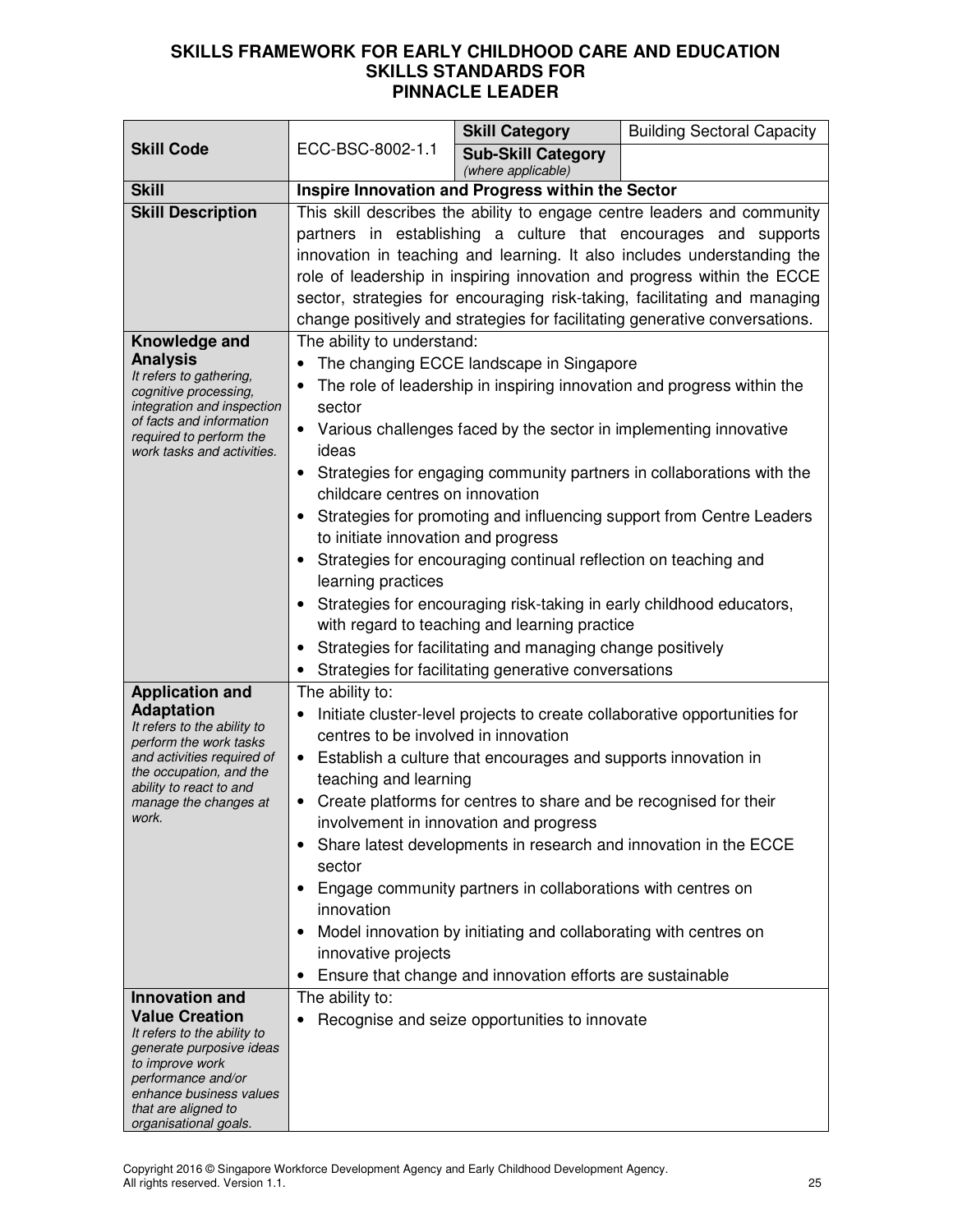| <b>Social Intelligence</b><br>and Ethics<br>It refers to the ability to<br>use affective factors in<br>leadership, relationship<br>and diversity<br>management guided by<br>professional codes of<br>ethics. | The ability to:<br>Engage Centre Leaders in learning communities, and other forms of<br>professional exchange, to inspire involvement in innovation and<br>progress                                                                |
|--------------------------------------------------------------------------------------------------------------------------------------------------------------------------------------------------------------|------------------------------------------------------------------------------------------------------------------------------------------------------------------------------------------------------------------------------------|
| Learning to Learn<br>It refers to the ability to<br>develop and improve<br>one's self within and<br>outside of one's area of<br>work.                                                                        | The ability to:<br>Participate in international early childhood conferences and other<br>$\bullet$<br>forms of professional exchange, to stay up to date with latest<br>developments in research and innovation in the ECCE sector |
| Range of<br><b>Application</b><br>(where applicable)<br>It refers to the critical<br>circumstances and<br>contexts that the skill<br>may be demonstrated.                                                    | N/A                                                                                                                                                                                                                                |

#### Remarks:

This Skill Standard should be referenced together with:

• **LPM-CHG-601C-0** Facilitate innovation and lead change at the organisational level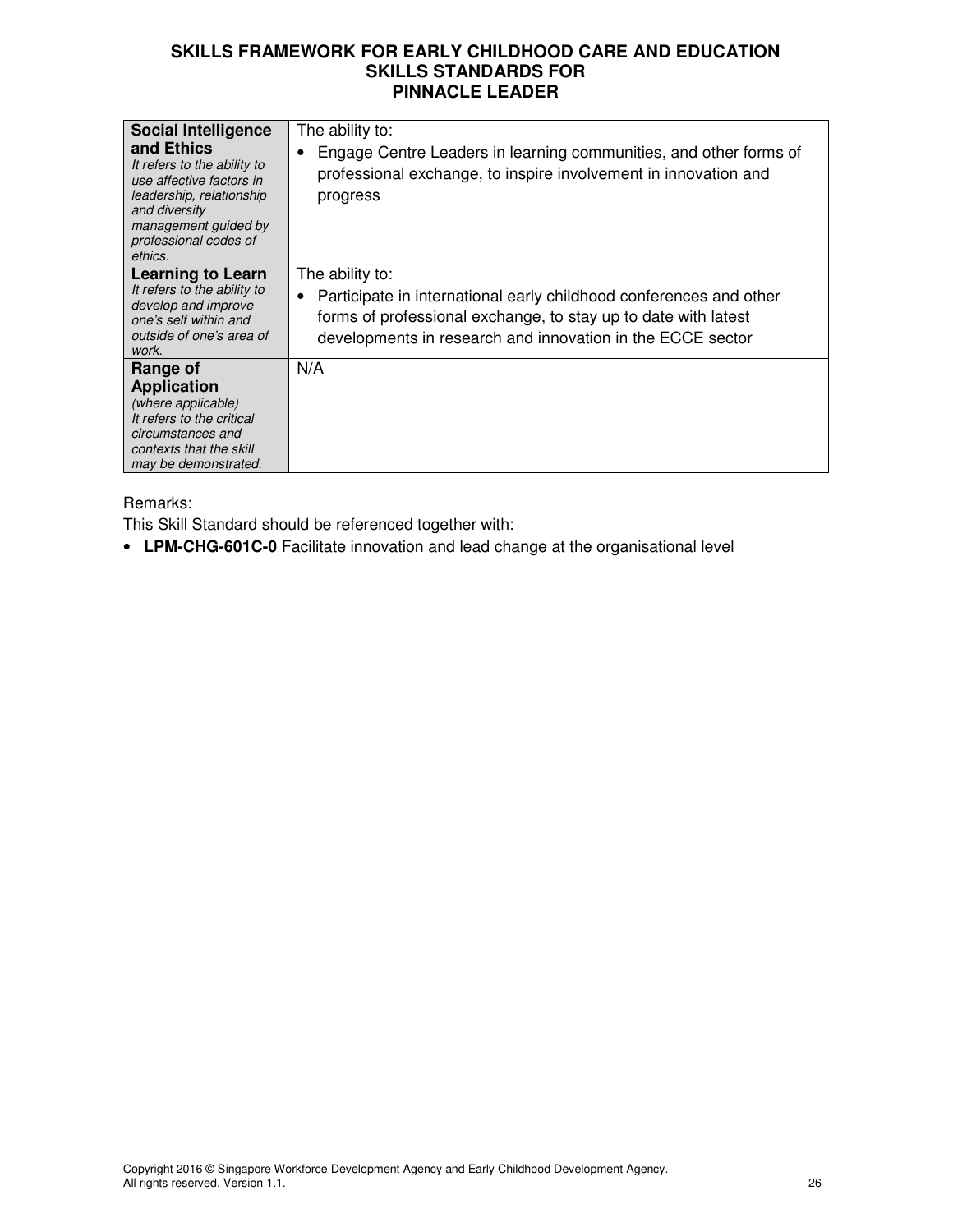|                                                                                                                                                                                                                               |                                                                                                                                                                                                                                                                                                                                                                                                                                                                                                                                                                                                                                                                                                                                                                                                                                            | <b>Skill Category</b>                                        | <b>Change Management</b>                                                                                                                                                                                               |
|-------------------------------------------------------------------------------------------------------------------------------------------------------------------------------------------------------------------------------|--------------------------------------------------------------------------------------------------------------------------------------------------------------------------------------------------------------------------------------------------------------------------------------------------------------------------------------------------------------------------------------------------------------------------------------------------------------------------------------------------------------------------------------------------------------------------------------------------------------------------------------------------------------------------------------------------------------------------------------------------------------------------------------------------------------------------------------------|--------------------------------------------------------------|------------------------------------------------------------------------------------------------------------------------------------------------------------------------------------------------------------------------|
| <b>Skill Code</b>                                                                                                                                                                                                             | <b>LPM-CHG-601C-0</b>                                                                                                                                                                                                                                                                                                                                                                                                                                                                                                                                                                                                                                                                                                                                                                                                                      | <b>Sub-Skill Category</b>                                    |                                                                                                                                                                                                                        |
|                                                                                                                                                                                                                               |                                                                                                                                                                                                                                                                                                                                                                                                                                                                                                                                                                                                                                                                                                                                                                                                                                            | (where applicable)                                           |                                                                                                                                                                                                                        |
| <b>Skill</b>                                                                                                                                                                                                                  |                                                                                                                                                                                                                                                                                                                                                                                                                                                                                                                                                                                                                                                                                                                                                                                                                                            |                                                              | Facilitate Innovation and Lead Change at the Organisational Level                                                                                                                                                      |
| <b>Skill Description</b>                                                                                                                                                                                                      |                                                                                                                                                                                                                                                                                                                                                                                                                                                                                                                                                                                                                                                                                                                                                                                                                                            | applying systems thinking to lead change and innovation.     | This skill describes the ability to lead change and innovation at an<br>organisational level. It includes building an environment conducive to<br>taking risks, analysing opportunities for change and innovation, and |
| Knowledge and<br><b>Analysis</b><br>It refers to gathering,<br>cognitive processing,<br>integration and inspection<br>of facts and information<br>required to perform the<br>work tasks and activities.                       | The ability to understand:<br>Legal and ethical considerations relating to organisational change<br>initiatives<br>Relevant professional or industry codes of practice and standards<br>٠<br>relating to organisational change initiatives<br>Key concepts and importance of a learning organisation in relation to<br>٠<br>organisational change<br>The differences between and attributes of positive and negative risks<br>$\bullet$<br>Market trends and developments relating to organisational change<br>initiatives                                                                                                                                                                                                                                                                                                                 |                                                              |                                                                                                                                                                                                                        |
| <b>Application and</b><br><b>Adaptation</b><br>It refers to the ability to<br>perform the work tasks<br>and activities required of<br>the occupation, and the<br>ability to react to and<br>manage the changes at<br>work.    | The ability to:<br>Encourage enterprising behaviours and risk-taking to support and<br>develop an innovative organisational culture<br>Provide opportunities for all employees to provide feedback and<br>$\bullet$<br>explore ideas and opportunities for change and innovation<br>Analyse organisational performance data, systems and behaviours<br>٠<br>that may affect the achievement of organisational goals to identify<br>opportunities for growth or improvement<br>Support and encourage organisation members to identify and<br>prioritise opportunities for change and innovation<br>Identify potential blockers and drivers of change and innovation to<br>prepare appropriate responses<br>Lead senior management team to develop and communicate the<br>organisation's change strategy to facilitate change implementation |                                                              |                                                                                                                                                                                                                        |
| <b>Innovation and</b><br><b>Value Creation</b><br>It refers to the ability to<br>generate purposive ideas<br>to improve work<br>performance and/or<br>enhance business values<br>that are aligned to<br>organisational goals. | The ability to:<br>using system thinking                                                                                                                                                                                                                                                                                                                                                                                                                                                                                                                                                                                                                                                                                                                                                                                                   |                                                              | Identify strategies to pursue opportunities for change and innovation                                                                                                                                                  |
| <b>Social Intelligence</b><br>and Ethics<br>It refers to the ability to<br>use affective factors in<br>leadership, relationship<br>and diversity<br>management guided by<br>professional codes of<br>ethics.                  | The ability to:<br>change initiatives                                                                                                                                                                                                                                                                                                                                                                                                                                                                                                                                                                                                                                                                                                                                                                                                      | openness to address stakeholders' concerns on organisational | Assess the emotional climate of the organisation and demonstrate                                                                                                                                                       |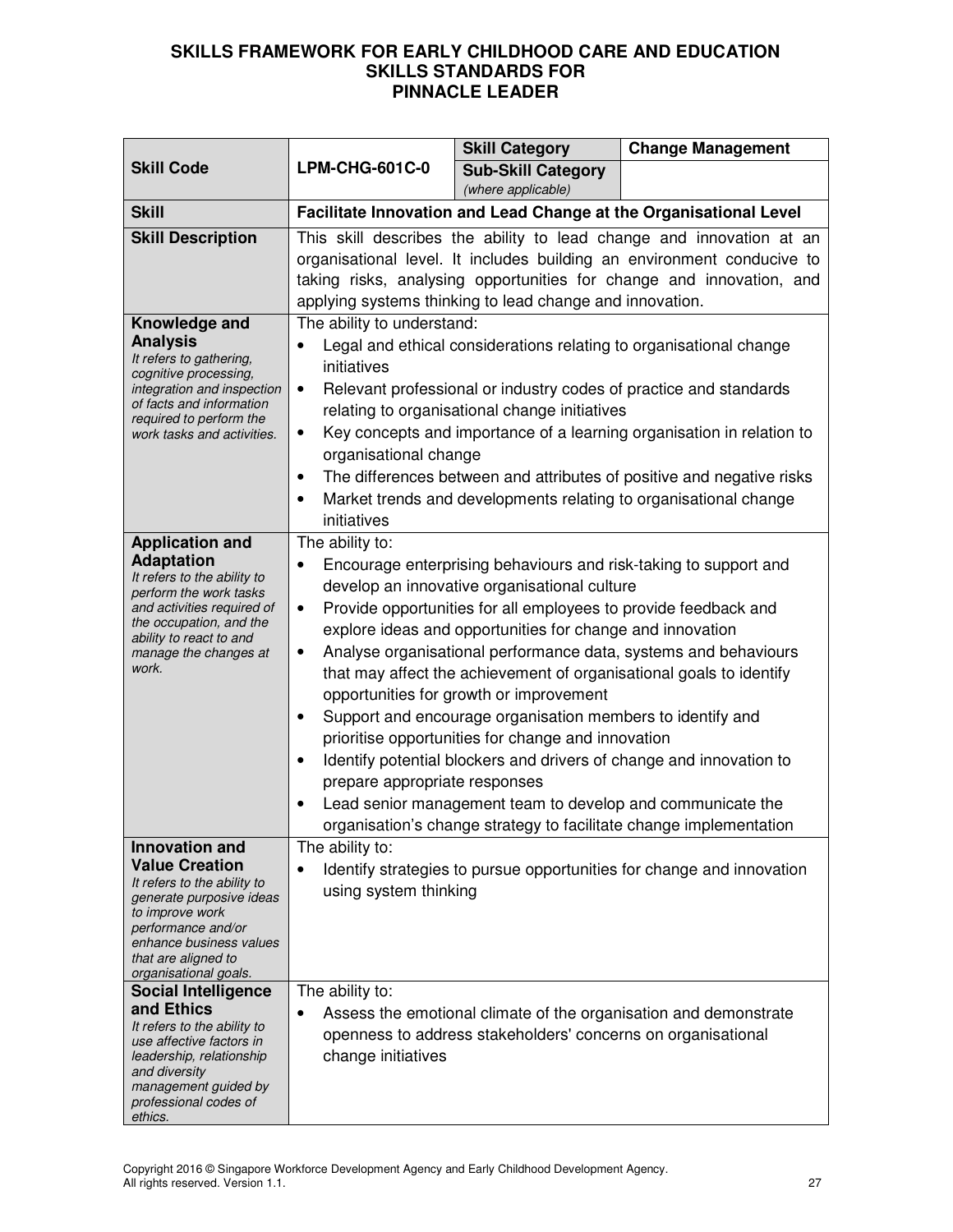| <b>Learning to Learn</b>                                                                                                                                  | The ability to:                                                    |
|-----------------------------------------------------------------------------------------------------------------------------------------------------------|--------------------------------------------------------------------|
| It refers to the ability to                                                                                                                               | Engage in regular self-reflection to identify own areas for        |
| develop and improve                                                                                                                                       | improvement in leading organisational change management            |
| one's self within and                                                                                                                                     | Improve own organisational change management skills by             |
| outside of one's area of                                                                                                                                  | subscribing to diverse learning channels and participating in peer |
| work.                                                                                                                                                     | discussion platforms to enhance workplace performance              |
| Range of<br><b>Application</b><br>(where applicable)<br>It refers to the critical<br>circumstances and<br>contexts that the skill<br>may be demonstrated. | N/A                                                                |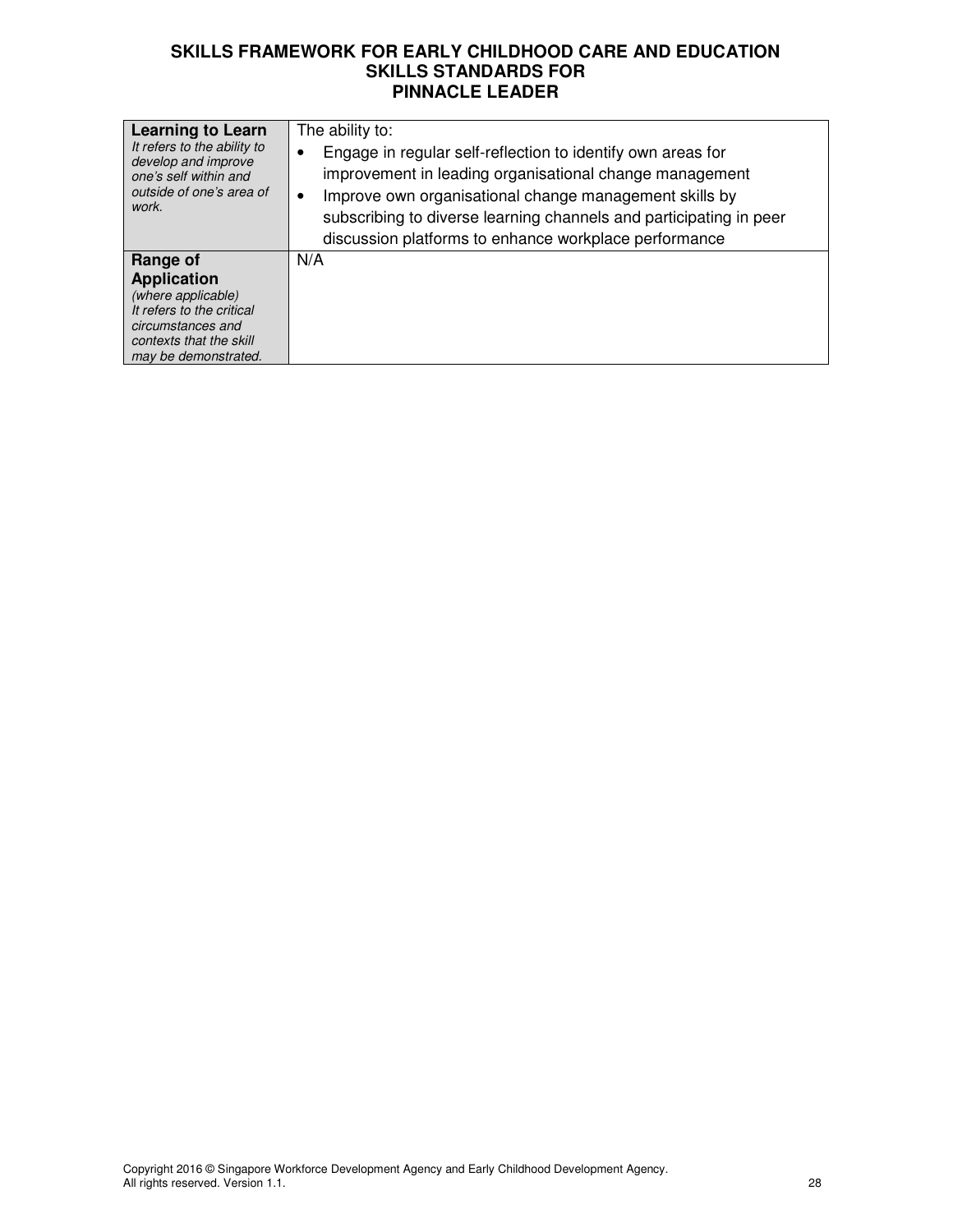#### **Version Control**

| <b>Version</b> | <b>Date</b> | <b>Changes Made</b> | <b>Edited by</b> |
|----------------|-------------|---------------------|------------------|
|                | l Oct 2016  | Initial Version     | ECDA/WDA         |
|                |             |                     |                  |
|                |             |                     |                  |